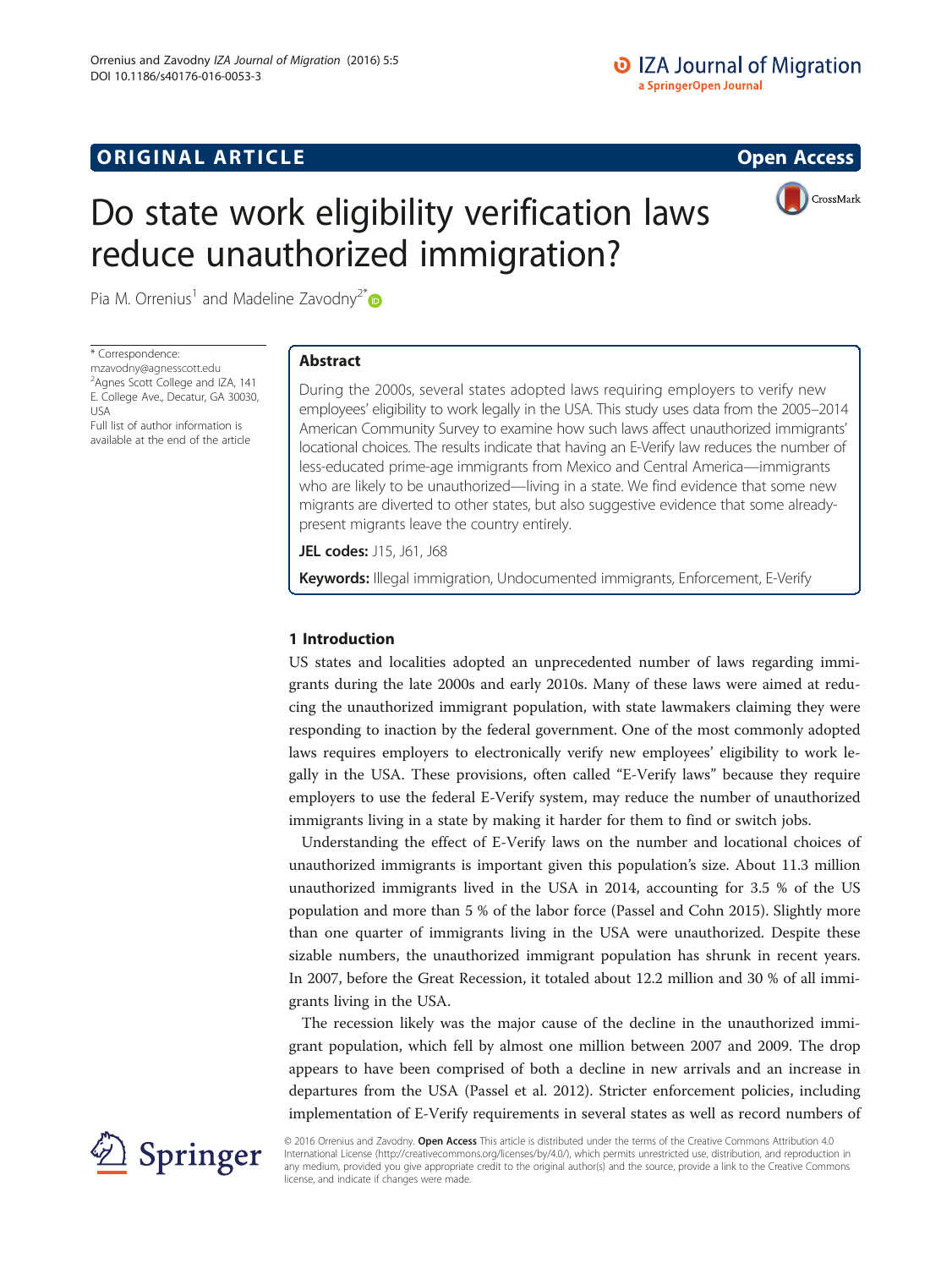deportations and removals from the country, may also have played a role in the unauthorized immigrant population's drop and failure to rebound even as the economic recovery gained steam.

Previous research generally shows that stricter enforcement policies, including state E-Verify laws, have a negative effect on unauthorized immigrants' labor market outcomes. The wage penalty incurred by unauthorized immigrant workers from Mexico rose after the 1986 Immigration Reform and Control Act (IRCA) first made it illegal to hire unauthorized immigrants (Donato and Massey [1993](#page-15-0)). Employment and earnings fell among unauthorized immigrants as border and interior enforcement ramped up in the USA in the wake of the 9/11 terrorist attacks (Orrenius and Zavodny [2009\)](#page-15-0). After Arizona became the first state to require virtually all employers to electronically verify new hires' eligibility to work in the USA, wage-and-salary employment fell among non-US citizen Hispanics there while self-employment rose (Bohn and Lofstrom [2013](#page-15-0)). Nationwide, unauthorized immigrants' employment and earnings tended to fall in states that adopted E-Verify laws, although there is also some evidence of positive effects on earnings and labor force participation (Amuedo-Dorantes and Bansak [2012](#page-15-0), [2014](#page-15-0); Orrenius and Zavodny [2015\)](#page-15-0).

Evidence on the impact of stricter enforcement policies on the number and locational choices of unauthorized immigrants is based largely on Arizona. Arizona's population of non-naturalized citizens fell dramatically after the state's E-Verify mandate went into effect in 2007 (Amuedo-Dorantes and Lozano [2015;](#page-15-0) Bohn et al. [2014](#page-15-0)). The decrease was concentrated among less-educated and Hispanic immigrants. One study suggests that many of these immigrants left the USA altogether rather than moved to other states, perhaps because they were deported (Amuedo-Dorantes and Lozano [2014\)](#page-15-0). Other research, however, indicates an increase in migration from Arizona to other states (Ellis et al. [2014](#page-15-0)). It is unclear whether a later anti-unauthorized immigration law (SB 1070) passed in Arizona in 2010 further reduced the state's population of unauthorized immigrants. A survey of undocumented migrants along the border in Mexico suggests that the flow of undocumented migrants planning to enter Arizona fell by 30 to 70 % after the bill was passed, but undocumented immigrants already living in Arizona did not return to Mexico in large numbers (Hoekstra and Orozco-Aleman [2014\)](#page-15-0). US population data suggest little effect of SB 1070 on the number of unauthorized immigrants in Arizona (Amuedo-Dorantes and Lozano [2015](#page-15-0)). Evidence beyond Arizona on state omnibus immigration laws, many of which included a universal E-Verify mandate, suggests a sizable drop in the population of unauthorized immigrants in states that adopted such laws (Good [2013\)](#page-15-0).<sup>1</sup>

This paper examines the effect of state E-Verify mandates on the population of unauthorized immigrants. The next section explains how E-Verify works and where it has been implemented. We then discuss the data and empirical methodology. In addition to examining population size, we look at population dynamics to try to understand whether any observed population changes are due to interstate mobility. Previous research has not examined these questions beyond the case of Arizona, whereas we examine all states that have adopted a universal E-Verify mandate. Our results indicate that requiring employers to use E-Verify has a large negative effect on the number of unauthorized immigrants in a state. The results are not driven by any single state and do not appear to be driven by labor market conditions for less-skilled workers or for Hispanic immigrants in general. E-Verify laws appear to divert some new unauthorized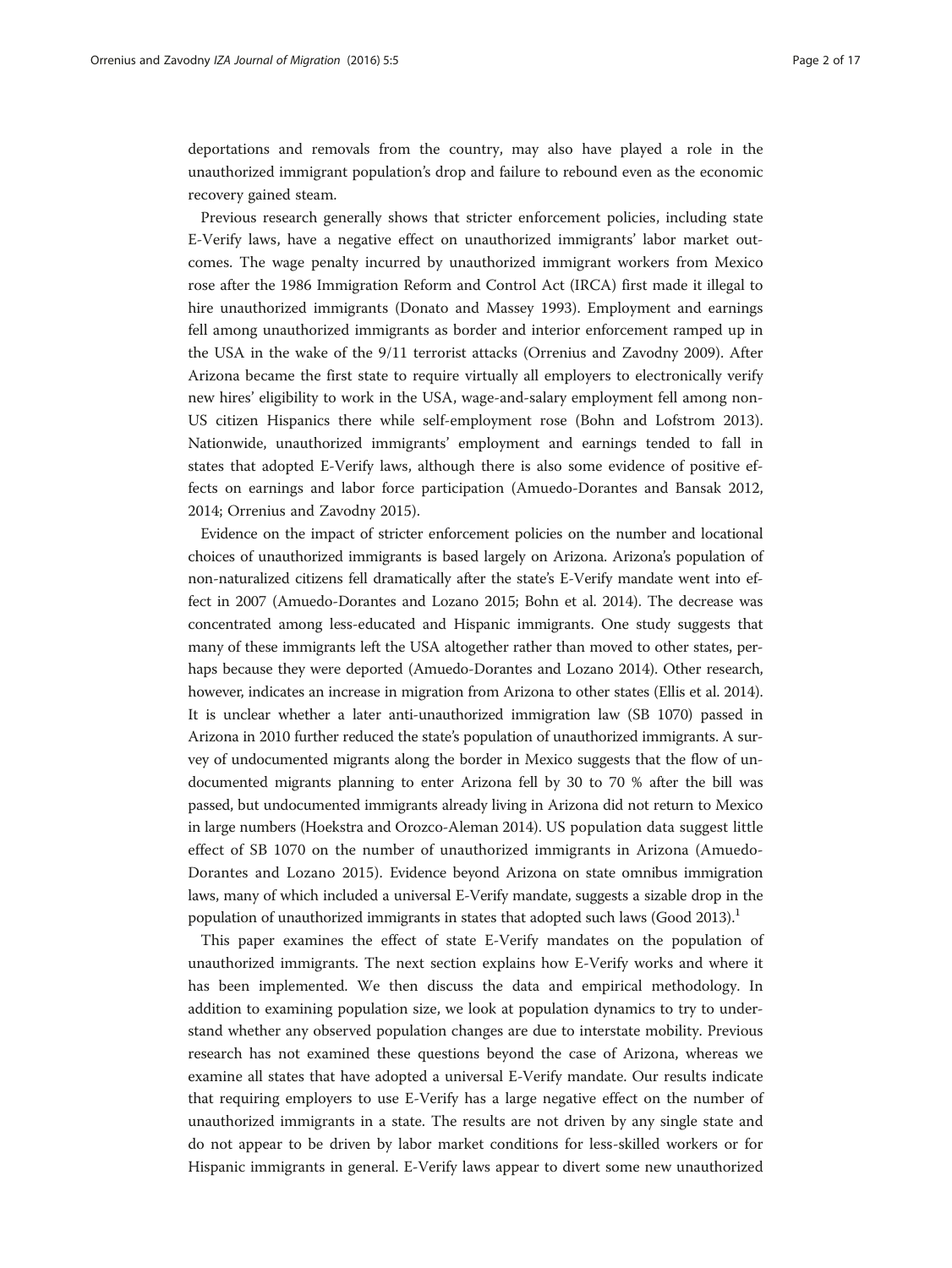immigrants to other states and to cause some unauthorized immigrants already present in the USA to leave the country entirely.

# 2 Background on E-Verify

The employment eligibility verification laws that we examine require virtually all employers to use E-Verify. E-Verify is a free online system created and managed by the federal government. It was first rolled out to several states in 1997 under the name Basic Pilot. It became available to employers in all states in 2003, but participation remained voluntary. Employers who use E-Verify enter the new worker's information on the employment eligibility form ("Form I-9"), and E-Verify compares that information with Social Security Administration (SSA) and, if needed, Department of Homeland Security (DHS) records. If there is a discrepancy, the employer is notified of a tentative non-confirmation and is told to notify the worker, who then has 8 federal work days to contest the discrepancy. During those 8 days, the employer cannot fire the worker because of the discrepancy; however, the employer must fire the worker if the discrepancy is not resolved after that period.

Employers may disclose that they participate in E-Verify, but they are not allowed to verify applicants' eligibility before making a job offer. Unauthorized workers can pass E-Verify only by committing identity fraud—by supplying another person's valid Social Security number and name. In response to this concern, DHS added a photo matching tool in 2009 and now requires the employer, when possible, to verify that the photo in E-Verify is identical to the photo the employee presented when completing Form I-9. However, driver's licenses—which most workers present as their photo identification—are not currently included in the DHS database.

In 2007, Arizona became the first state to require virtually all employers to use E-Verify. Six other states later adopted universal E-Verify laws, as listed in Table 1.<sup>2</sup> These laws require employers to use E-Verify for new hires, not for existing employees. In 2009, the federal government began requiring some government contractors and subcontractors to use E-Verify for new and existing workers assigned to a federal contract. Several other states have adopted E-Verify laws that cover government employees and/ or government contractors, which are not listed in the table and are not our focus. Laws that cover government employees are considerably less likely to affect

| State          | Adoption<br>date | Implementation<br>date | Comments                                                                       |
|----------------|------------------|------------------------|--------------------------------------------------------------------------------|
| Alabama        | June 2011        | April 2012             | Government contractors only in January–March 2012                              |
| Arizona        | July 2007        | January 2008           |                                                                                |
| Georgia        | May 2011         | January 2012           | Size phase in                                                                  |
| Mississippi    | March 2008       | <b>July 2008</b>       | Size phase in                                                                  |
| North Carolina | June 2011        | October 2012           | Size phase in                                                                  |
| South Carolina | June 2011        | January 2012           |                                                                                |
| <b>Utah</b>    | March 2010       | <b>July 2010</b>       | Government employees and government contractors<br>only in July 2009-June 2010 |

|  |  |  | <b>Table 1</b> States mandating universal use of E-Verify |  |  |  |  |
|--|--|--|-----------------------------------------------------------|--|--|--|--|
|--|--|--|-----------------------------------------------------------|--|--|--|--|

Source: Based on <http://www.troutmansanders.com/immigration/>. Government contractors means businesses with state contracts (and their subcontractors in most states; conditional on contract size in some states). Only laws that require the use of E-Verify and do not offer another option, such as certifying or affirming employment eligibility, are listed here. Policies that apply to only government employees or contractors are not listed here except as noted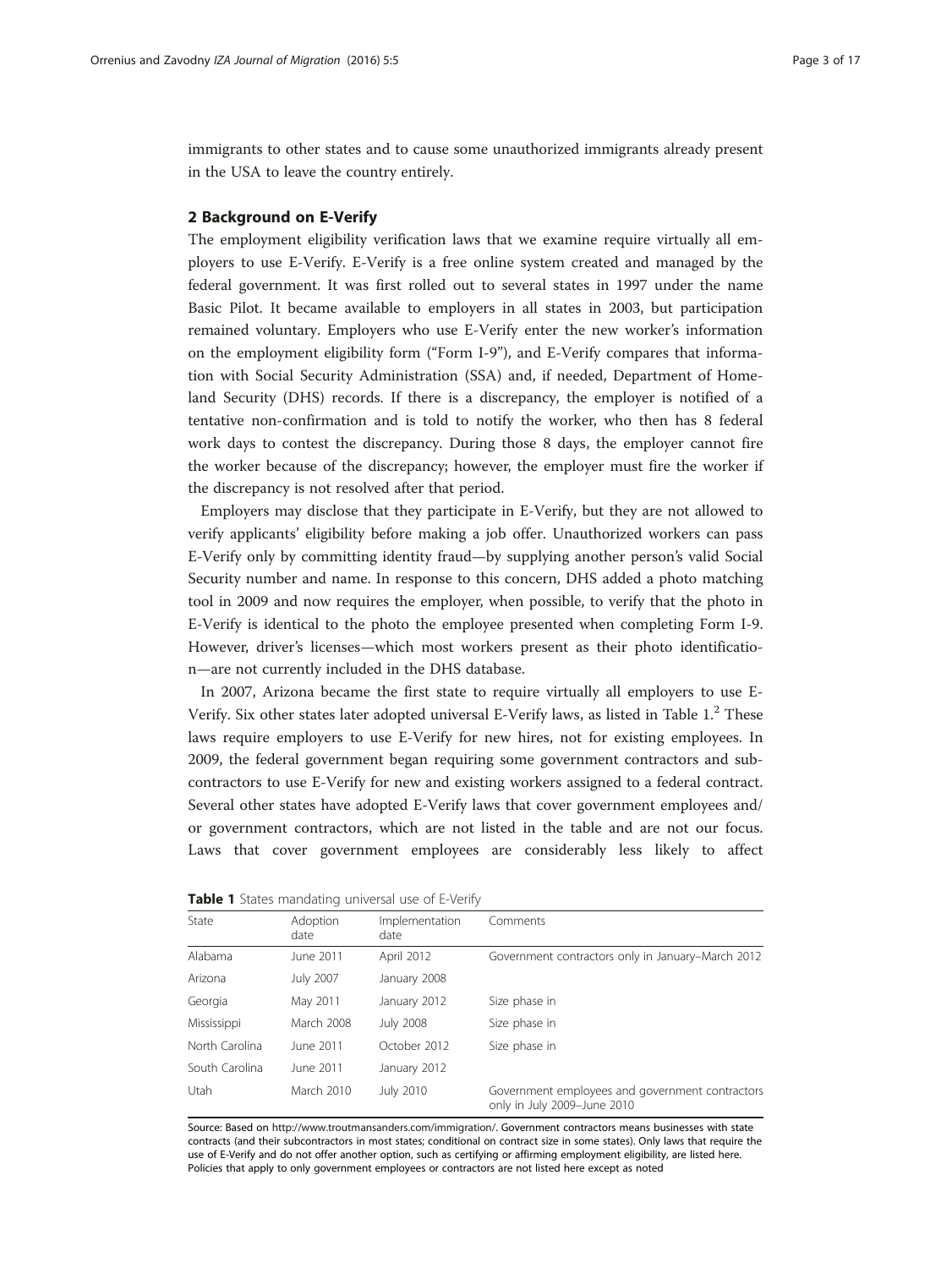unauthorized immigrants than universal laws since relatively few immigrants work in the public sector. E-Verify laws that cover government contractors have greater potential to affect unauthorized immigrants than laws that cover government employees, but less than universal laws.

### 3 Data

We use data from the 2005–2014 American Community Survey (ACS), a large-scale survey of the US population. $3$  The ACS surveys about 1 % of US households each year; it replaced the long-form decennial census but is administered on a continuous basis instead of every 10 years. Households answer questions about members' demographic characteristics, including country of birth, year of entry into the USA, and US citizenship status.

Ideally, we would identify immigrants in the ACS who are unauthorized. However, the ACS does not ask about legal status. We therefore infer whether immigrants are likely to be unauthorized based on their age, education, country of birth and US citizenship status.4 Most unauthorized immigrants to the USA are prime-aged because they migrate in order to work. Most have relatively little education because they are from countries with low average levels of educational attainment. In addition, unauthorized immigrants are typically only able to get jobs in less-skilled sectors, such as agriculture, construction, manufacturing, and leisure and hospitality. This reduces the incentive for more-educated people to migrate illegally. About three - quarters of adult unauthorized immigrants have no more education than a high school degree (Passel and Cohn [2009\)](#page-15-0). Because of geographic proximity and poor economic and social conditions at home, as well as extensive migrant networks, more than two - thirds of unauthorized immigrants in the USA are from Mexico and Central America. Unauthorized immigrants are not eligible for US citizenship.

We define likely unauthorized immigrants here as immigrants aged 20–54 who have at most completed high school, are from Mexico or Central America, and are not US citizens.5 Of course, some people in the group we examine are legally present in the USA. Our estimates therefore may reflect the lower bound of the effect of E-Verify laws. However, migration often occurs as a family unit. A legal immigrant who is married to an unauthorized immigrant may also move in response to E-Verify laws. More than three - quarters of married-with-spouse-present, less-educated, prime-age, non-US citizen immigrants from Mexico or Central America in the ACS are married to another likely unauthorized immigrant.<sup>6</sup>

In addition to reporting estimates for all likely unauthorized immigrants, we report estimates by recency of arrival in the USA. We divide migrants into three mutually exclusive groups: non-recent immigrants, who arrived in the country more than 5 years ago; recent immigrants, who arrived 1 to 5 years ago; and new immigrants, who arrived within the last year.<sup>7</sup> Recent immigrants are more likely to be unauthorized than nonrecent immigrants. We therefore expect that any effects of E-Verify on locational choices are larger among recent immigrants. In addition, recent immigrants' locational choices are more likely to respond to E-Verify mandates. Recent immigrants have not yet put down as many roots that limit mobility, such as having children enrolled in school or owning a house.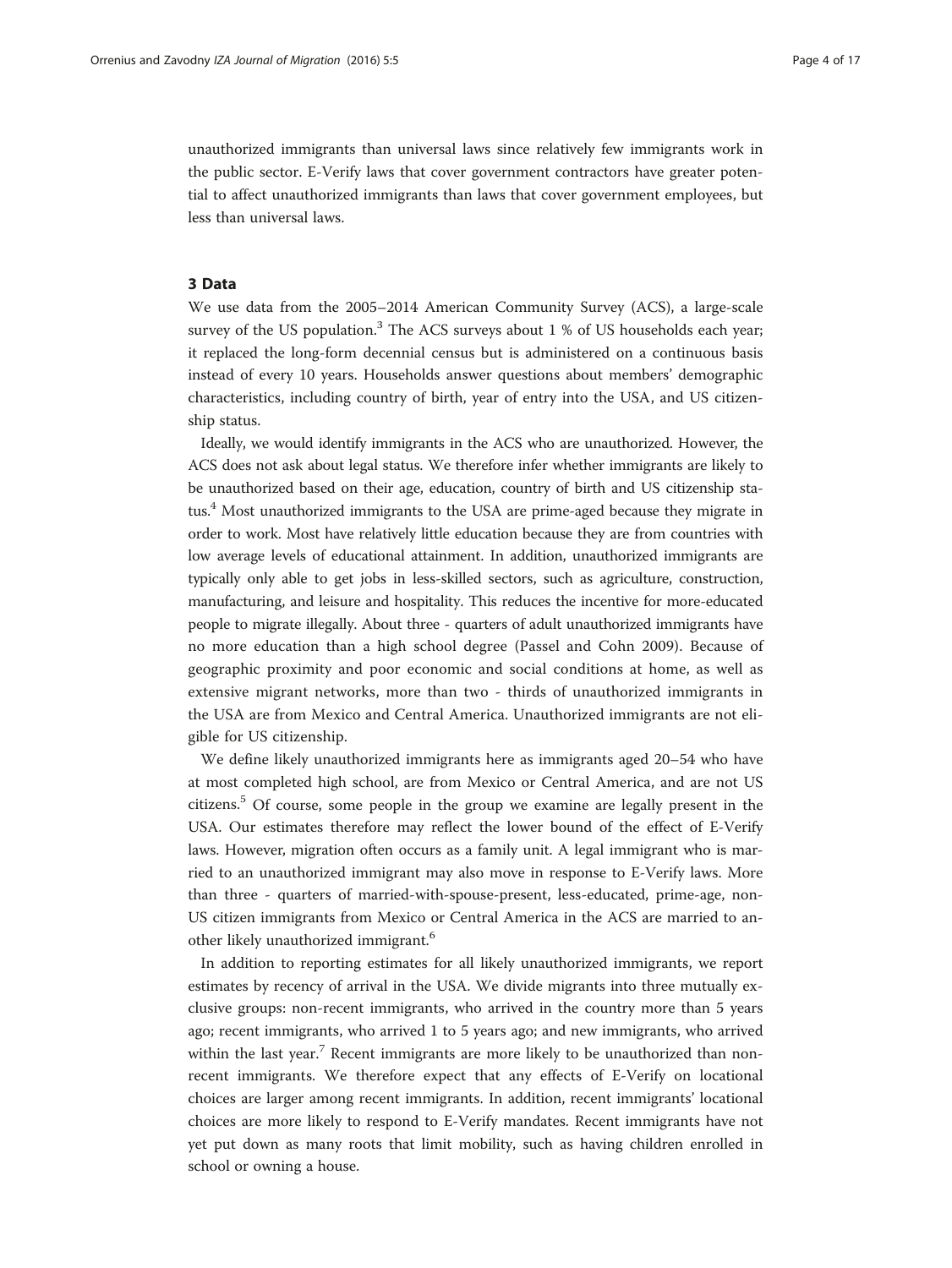<span id="page-4-0"></span>New immigrants' locational choices are likely to be particularly sensitive to E-Verify mandates since they may have the fewest roots in the USA and they need to find a job. As Borjas [\(2001\)](#page-15-0) points out, new arrivals tend to be more responsive to geographic differences in economic opportunities because they have a lower marginal cost than earlier immigrants or US natives of moving to any particular state since they are coming from abroad.

We also report baseline regression results below for immigrants who have at least attended some college and for less-educated US natives. For comparability with our sample of likely unauthorized immigrants, we include only prime-age adults in these groups, and the sample of more-educated immigrants is restricted to those who are not naturalized citizens and are from Mexico and Central America. These groups serve as a check on whether we are capturing effects of E-Verify laws instead of other factors. Finding similar effects among likely unauthorized immigrants and these groups would suggest we are capturing something other than the effects of E-Verify laws. However, E-Verify laws may have an indirect effect on these groups if employers turn to them instead of to unauthorized immigrants. We therefore may observe in-migration effects among more-educated immigrants or less-educated natives if E-Verify laws lead to better labor market opportunities for those groups. $8$  On the other hand, effects may not be positive among US-born Hispanics if E-Verify laws lead to discrimination against them. There is a precedent for this: Labor market outcomes worsened among US-born Hispanics after the 1986 IRCA made it illegal to hire unauthorized immigrants (Dávila et al. [1998](#page-15-0)). In addition, some more-educated immigrants or less-educated natives may move in response to E-Verify laws that affect an unauthorized-immigrant spouse.

# 4 Methodology

We first examine the effect of the E-Verify mandates on population size using ordinary least squares (OLS) regression models of the basic form

In Population<sub>st</sub> = 
$$
\alpha + \beta_1 E\text{-Verify}_{st} + \beta_2 \text{Economic Conditions}_{st-1}
$$
  
+ State<sub>s</sub> + Year<sub>t</sub> + Trend<sub>st</sub> +  $\varepsilon_{st}$ , (1)

where  $s$  indexes states and  $t$  indexes time (year). The dependent variable is the natural log of a measure of population size.<sup>9</sup> E-Verify is the fraction of the year that a state has a universal E-Verify mandate in effect. We use the fraction of the year that an E-Verify mandate is in effect because we do not know the month that people were surveyed and some of the laws went into effect mid-year. We report results from specifications that measure E-Verify at time  $t$  or at time  $t-1$ , the previous year, since unauthorized immigrants may not move immediately in response to implementation of E-Verify.

Economic conditions include several controls for state-level business cycle conditions: the natural log of real state GDP per capita; the unemployment rate; the natural log of real state and local government spending per capita; the number of housing construction permits; and the number of housing starts. The last two variables are proxies for the level of construction activity in a state and are included because construction is an important employment sector for unauthorized immigrant men. The measures of economic conditions are lagged 1 year since migration decisions are likely to be based on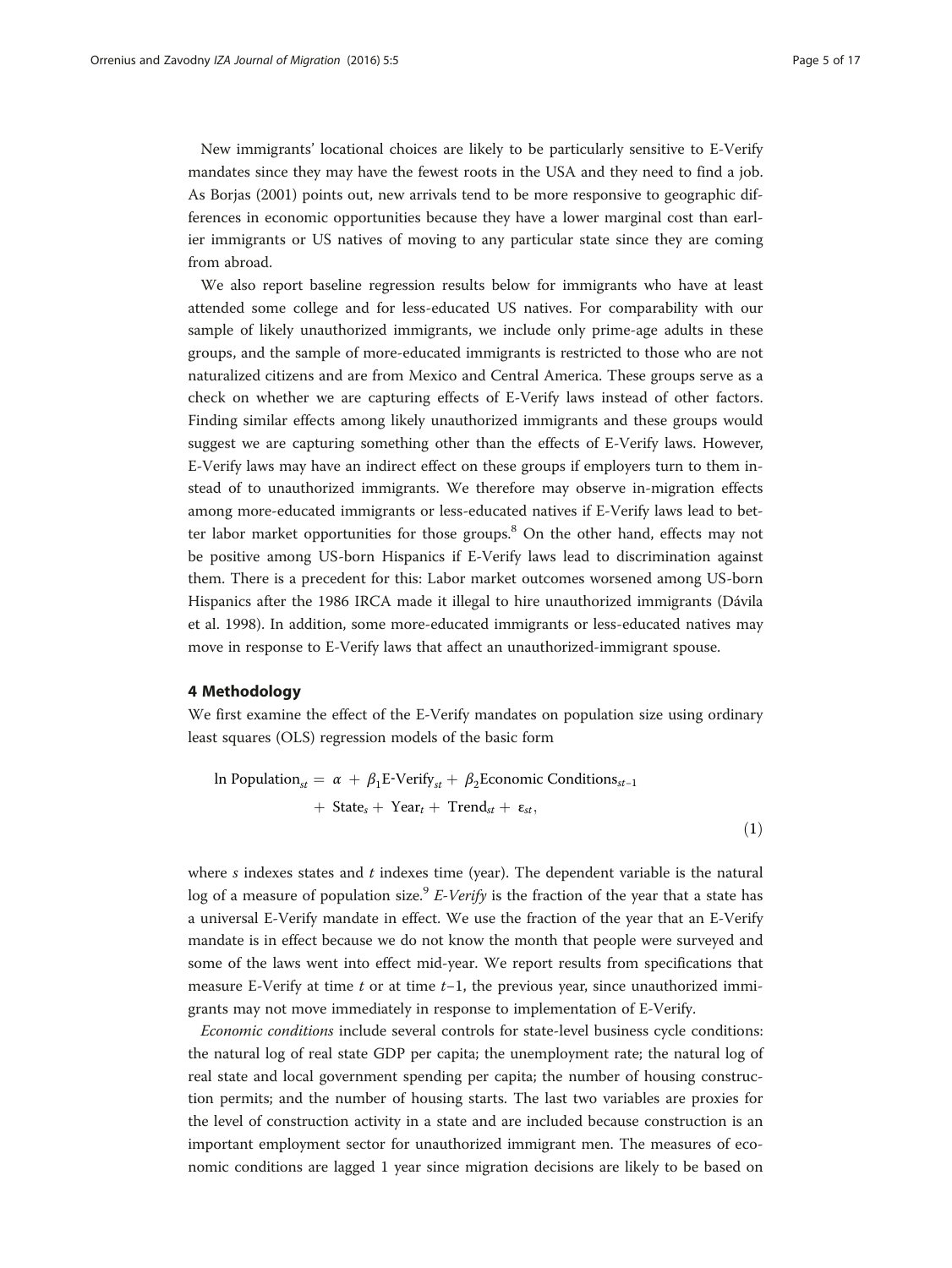conditions that prevailed in the recent past. Results for those variables are not reported here but are available on request.

The regressions include state and time fixed effects that control for unobservable state- or year-specific factors that affect population size. The year fixed effects capture the national business cycle or other changes common to all states, such as the implementation of the federal E-Verify law in 2009. The regressions also include statespecific linear time trends to control for underlying trends. We caution that these trend variables may capture part of any effect of the mandates since some mandates coincided with the recession and a general decline in the unauthorized immigrant population. The data are weighted using the sum of the ACS person weights for a given cell. The estimated standard errors are clustered at the state level.

Our identification scheme compares the size of the likely unauthorized immigrant population before and after states implemented E-Verify. Because the regressions include state fixed effects, year fixed effects, and state-specific time trends, the estimated coefficients on E-Verify measure whether the population size changed within a state after it implemented E-Verify, controlling for the linear trend in the state's unauthorized immigrant population and for the business cycle. States that have not adopted E-Verify do not contribute to the identification of the coefficient on the E-Verify variable, but they do help identify the coefficients on the business cycle controls and the year fixed effects.

This approach assumes that whether a state implements E-Verify is unrelated to the size of its unauthorized immigrant population and factors that affect population size, controlling for business cycle conditions in that state. In other words, it assumes that E-Verify mandates are exogenous. The state fixed effects capture any time-invariant differences across states that might attract unauthorized immigrants, while the statespecific time trends capture any linear trends in a state that might attract unauthorized immigrants. Non-linear trends are not captured, however. If unmeasured non-linear changes in the state attract unauthorized immigrants, which in turn leads the state to implement E-Verify, the estimated coefficient on the E-Verify variable is biased upwards, or too positive. Although not a conclusive test for exogeneity, we separately examine whether the population size of likely unauthorized immigrants is related to whether a state adopted E-Verify.

One of the key questions regarding state-level E-Verify laws is whether they lead to a decrease in the total number of unauthorized immigrants in the USA or just a reallocation of unauthorized immigrants across states. We use several techniques to examine whether unauthorized immigrants already in the country move to other states in response to E-Verify laws and whether newly arriving unauthorized immigrants are diverted to other states.

First, we examine the effect of E-Verify policies in other states on the number of likely unauthorized immigrants in a given state. These models allow us to look for spillovers onto other states and are based on the assumption that E-Verify laws divert more unauthorized immigrants to nearby states rather than to geographically distant states. As discussed in more detail below, we look at two measures of nearby states: states that share a border and a distance-weighted measure of all states. Migration costs are likely to be lower to nearby states than to more distant ones, and immigrants may have better information about opportunities in nearby states than in more distant ones. The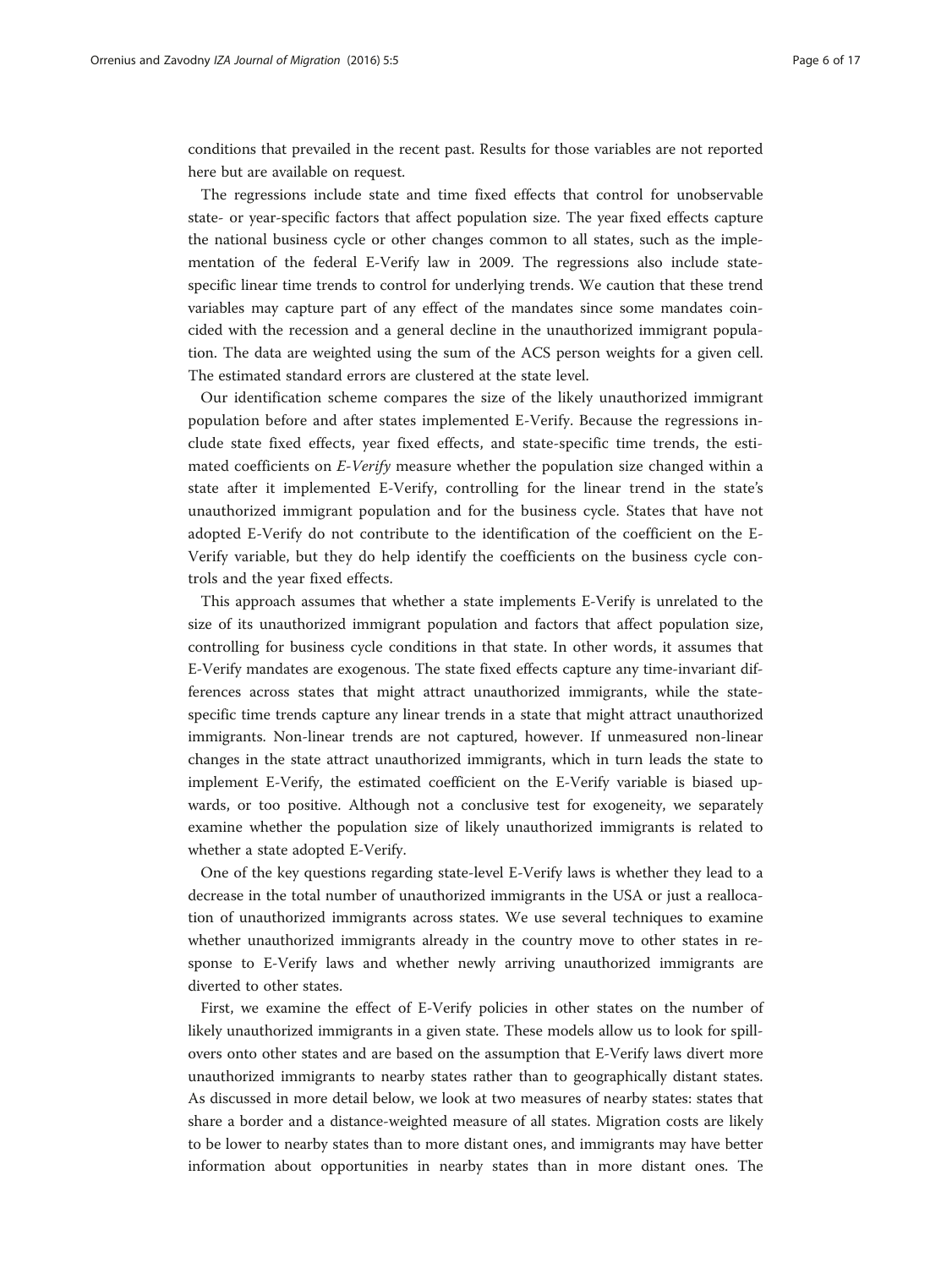<span id="page-6-0"></span>models are similar to Eq. [\(1](#page-4-0)) but add a variable measuring the presence of E-Verify in other states:

In Population<sub>st</sub> = 
$$
\alpha + \beta_1 E\text{-Verify}_{st} + \beta_2 E\text{-Verify in Nearly States}_{st}
$$
  
+  $\beta_3$ Economic Conditions<sub>st-1</sub> + State<sub>s</sub> + Year<sub>t</sub>  
+ Trend<sub>st</sub> +  $\varepsilon_{st}$ . (2)

If E-Verify laws cause immigrants to relocate to non-E-Verify states,  $\beta_2$  will be positive. As before, we estimate the regression using either contemporaneous or year-ago E-Verify laws.

Second, we examine the effect of E-Verify on mobility among likely unauthorized immigrants. The ACS asks where people lived 1 year ago. We use those answers to count the number of likely unauthorized immigrants in four groups: stayers (people who lived in the state this year and last year); domestic in-migrants (people who moved to that state from another state); international in-migrants (people who moved to that state from abroad); and domestic out-migrants (people who moved from that state to another state).<sup>10</sup> We examine the relationship between the presence of an E-Verify law in a state last year or this year and migration into and out of that state by applying Eq. ([1](#page-4-0)) to the number of immigrants in each of these four groups.

# 5 Results

We first examine the effect of E-Verify on the size of the likely unauthorized immigrant population—less-educated, prime-age, non-US citizen immigrants from Mexico and Central America—using OLS regressions to estimate Eq. [\(1](#page-4-0)). Table 2 reports the results. The presence of a universal E-Verify mandate last year has a significant negative effect on the number of likely unauthorized immigrants who arrived 1 to 5 years ago (row 1, column 3). The estimated effects for likely unauthorized immigrants as a whole, nonrecent immigrants, and new immigrants are also negative but not significantly different from zero. The results suggest the number of recent immigrants falls by almost 40 % if a state had a universal E-Verify law in effect all last year.

The presence of an E-Verify mandate this year has a significant negative effect on the number of likely unauthorized immigrants overall and the numbers of recent and new likely unauthorized immigrants. Although the estimates are less precise, they suggest that the effect of having an E-Verify mandate a year ago on the number of all and recent likely unauthorized immigrants is larger than the effect of having a mandate this year. This suggests that some immigrants already present in the USA respond with a

**Table 2** The effect of E-Verify laws on likely unauthorized immigrant population size

|                       | All                | Not recent      | Recent              | New               |
|-----------------------|--------------------|-----------------|---------------------|-------------------|
| A. E-Verify last year | $-0.096(0.062)$    | $-0.069(0.046)$ | $-0.385***$ (0.080) | $-0.229(0.162)$   |
| B. E-Verify this year | $-0.061**$ (0.023) | $-0.026(0.026)$ | $-0.258***$ (0.071) | $-0.464*$ (0.259) |
| N                     | 510                | 510             | 510                 | 510               |

 $*p < 0.1; **p < 0.05; ***p < 0.01$ 

Note: Shown are estimated coefficients on a variable measuring the fraction of the year that a universal E-Verify law was in effect in a state. The dependent variable is logged. Each entry is from a separate OLS regression. The regressions include the log of state real GDP per capita, the unemployment rate, housing permits, housing starts, and the log of real state government expenditures per capita (all lagged 1 year); state and year fixed effects; and state-specific linear time trends. Observations are weighted using the sum of the person weights in the population group. Standard errors are robust and clustered on state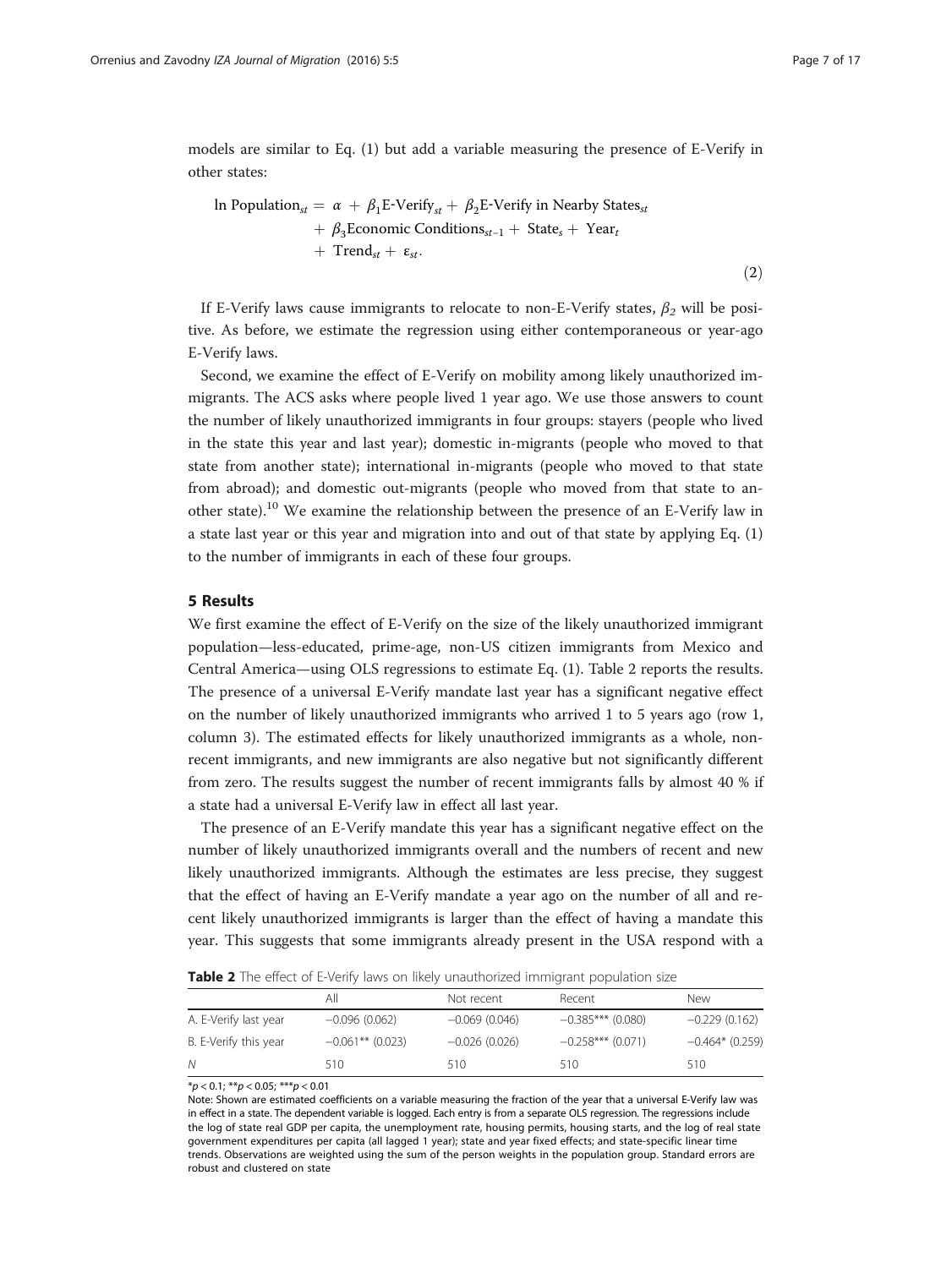lag to E-Verify mandates. They may need to experience adverse consequences in the labor market, such as not easily being able to switch jobs, before leaving a state that has enacted an E-Verify mandate. New immigrants, in contrast, appear to be more responsive to the contemporaneous presence of a law than to the presence of a law a year ago. This makes sense if immigrants newly arriving in the country are more forward looking than immigrants already present in the country.

If the sample is restricted to likely unauthorized immigrant men who are not married with a spouse present—a group particularly likely to be unauthorized (Caponi and Plesca [2014\)](#page-15-0)—most of the results are even larger (in absolute value) than those reported in Table  $2<sup>11</sup>$  Notably, the number of new likely unauthorized immigrants falls by more than 50 % (a result that is statistically significant at the 1 % level) when a state has an E-Verify law in effect all of the current year.

No particular state appears to drive the results. We generally find similar results when dropping, one by one, each of the seven states that adopted a universal E-Verify law during 2005–2014. Table 3 shows the results for specifications with the contemporaneous E-Verify variable. The top row reproduces the result with all states. The negative effect for new likely unauthorized immigrants is smaller and no longer statistically significant if Arizona is dropped from the sample, while the negative effect for nonrecent immigrants becomes significant. This suggests that new immigrants particularly avoided Arizona after that state became the first one to adopt a universal E-Verify law, but long-time immigrants did not leave the state in large numbers.

It is possible that federal immigration enforcement efforts are not entirely captured by the year fixed effects and are correlated with state E-Verify laws, driving some of the observed population changes. To test this, we added a regional measure of the number of immigrant removals during  $2005-2013$ .<sup>12</sup> The results are robust to controlling for the number of immigrants ordered removed by federal immigration courts, most of whom are unauthorized immigrants. The number of immigrants ordered removed is positively related to the number of recent and new likely unauthorized immigrants, as expected if areas with more unauthorized immigrants experience more removals.

Table 3 Robustness of estimates to dropping individual states with an E-Verify law

|                           | All                 | Not recent        | Recent              | <b>New</b>          |
|---------------------------|---------------------|-------------------|---------------------|---------------------|
| A. All states             | $-0.061**$ (0.023)  | $-0.026(0.026)$   | $-0.258***$ (0.071) | $-0.464*$ (0.259)   |
| N                         | 510                 | 510               | 510                 | 510                 |
| B. Without Alabama        | $-0.043***$ (0.013) | $-0.017(0.026)$   | $-0.212***$ (0.059) | $-0.463*$ (0.266)   |
| C. Without Arizona        | $-0.060*$ (0.033)   | $-0.050*$ (0.028) | $-0.306***$ (0.093) | $-0.055(0.180)$     |
| D. Without Georgia        | $-0.070**$ (0.034)  | $-0.024(0.040)$   | $-0.233**$ (0.102)  | $-0.629***$ (0.219) |
| E. Without Mississippi    | $-0.062**$ (0.023)  | $-0.029(0.027)$   | $-0.256***$ (0.074) | $-0.469*$ (0.265)   |
| F. Without North Carolina | $-0.060*$ (0.030)   | $-0.015(0.029)$   | $-0.247***$ (0.086) | $-0.514*$ (0.290)   |
| G. Without South Carolina | $-0.057**$ (0.024)  | $-0.014(0.025)$   | $-0.279***$ (0.079) | $-0.514*(0.277)$    |
| H. Without Utah           | $-0.069***$ (0.022) | $-0.032(0.025)$   | $-0.280***$ (0.069) | $-0.456*$ (0.270)   |
| N                         | 500                 | 500               | 500                 | 500                 |

 $*p < 0.1; **p < 0.05; ***p < 0.01$ 

Note: Shown are estimated coefficients on a variable measuring the fraction of the year that a universal E-Verify law was in effect in a state. The dependent variable is logged. Each entry is from a separate OLS regression. The regressions include the log of state real GDP per capita, the unemployment rate, housing permits, housing starts, and the log of real state government expenditures per capita (all lagged 1 year); state and year fixed effects; and state-specific linear time trends. Observations are weighted using the sum of the person weights in the population group. Standard errors are robust and clustered on state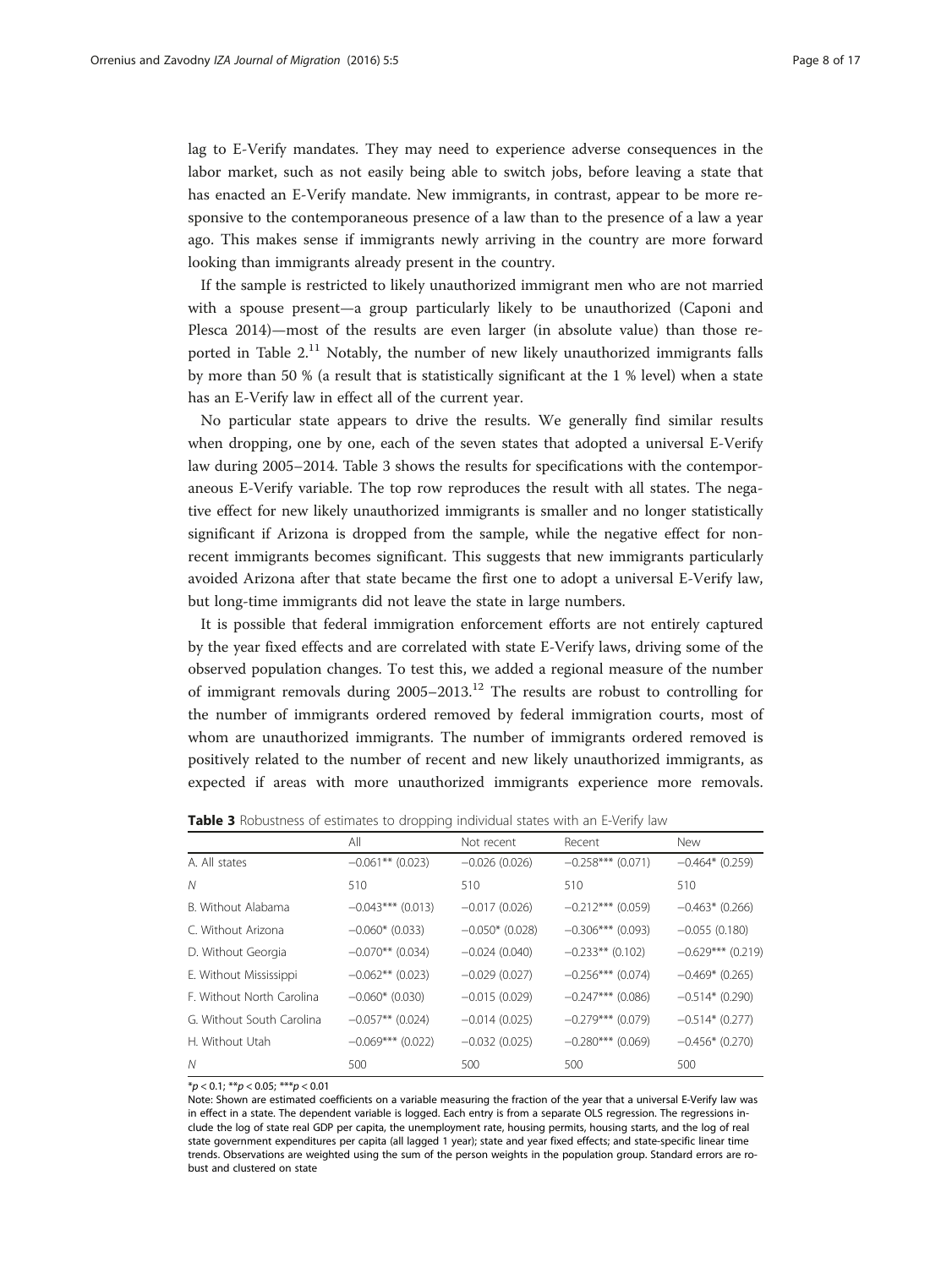However, controlling for this variable has little effect on the relationship between a state's E-Verify law and the number of likely unauthorized immigrants. Further, the presence of an E-Verify law is not significantly related to the number of immigrants ordered removed in a state if specifications similar to Eq. ([1\)](#page-4-0) are estimated with the log of removals as the dependent variable. It is worth noting that most removals occur at the US-Mexico border and, as a result, the great majority of very recently arrived immigrants who are deported never show up in surveys like the ACS.

The results are also robust to controlling for the presence of state-wide  $287(g)$  agreements.<sup>13</sup> These agreements delegated federal authority to enforce immigration laws to  $local$  law enforcement officials.<sup>14</sup> In essence, likely unauthorized immigrants who come into contact with the police in areas with a  $287(g)$  agreement may be reported to Immigration and Customs Enforcement and then detained and eventually deported. Controlling for whether a state has signed a 287(g) agreement does not affect the relationship between E-Verify laws and the number of likely unauthorized immigrants. Interestingly, we do not find that having a  $287(g)$  agreement in place significantly reduces the number of likely unauthorized immigrants in a state.

Table 4 shows the results of specifications similar to Table [2](#page-6-0) for our comparison groups: more-educated, prime-age, non-naturalized immigrants from Mexico and Central America and less-educated US natives. As expected, the presence of an E-Verify law last year or this year is not significantly related to the population size of these groups. Further, the estimated coefficients for US natives (columns 5–7) are very small, indicating the laws do not affect natives' locational choices. This suggests that our regressions capture the effect of E-Verify laws rather than factors that affect all non-naturalized immigrants from Mexico and Central America or all low-skilled workers.

Another way to examine the validity of our empirical approach is to look at the effect of non-universal E-Verify laws. As discussed earlier, some states enacted E-Verify requirements that apply only to government employees or contractors. Table [5](#page-9-0) shows the estimated effects of E-Verify laws that cover government employees and contractors as well as the effects of universal laws on the number of likely unauthorized immigrants in a state; for brevity, we only report results for contemporaneous laws. We also look at effects on less-educated US natives since these laws may increase demand for US-born workers who are substitutes for immigrants.

The results indicate that E-Verify requirements for government employees and government contractors have relatively little effect on the number of likely unauthorized

|                       |                     | More-educated immigrants |                     |                  |                     | Less-educated US natives |                  |  |
|-----------------------|---------------------|--------------------------|---------------------|------------------|---------------------|--------------------------|------------------|--|
|                       | All                 | Not recent               | Recent              | New              | Whites              | <b>Blacks</b>            | Hispanics        |  |
| A. E-Verify last year | $-0.048$<br>(0.069) | $-0.077$<br>(0.069)      | $-0.082$<br>(0.131) | 0.315<br>(0.363) | $-0.010$<br>(0.012) | 0.021<br>(0.020)         | 0.006<br>(0.040) |  |
| B. E-Verify this year | $-0.032$<br>(0.030) | $-0.040$<br>(0.037)      | $-0.111$<br>(0.100) | 0.023<br>(0.278) | $-0.016$<br>(0.013) | $-0.006$<br>(0.018)      | 0.019<br>(0.062) |  |
| N                     | 510                 | 510                      | 510                 | 510              | 510                 | 510                      | 510              |  |

Table 4 The effect of E-Verify laws on comparison groups' population size

Note: Shown are estimated coefficients on a variable measuring the fraction of the year that a universal E-Verify law was in effect in a state. The dependent variable is logged. Each entry is from a separate OLS regression. The regressions include the log of state real GDP per capita, the unemployment rate, housing permits, housing starts, and the log of real state government expenditures per capita (all lagged 1 year); state and year fixed effects; and state-specific linear time trends. Observations are weighted using the sum of the person weights in the population group. Standard errors are robust and clustered on state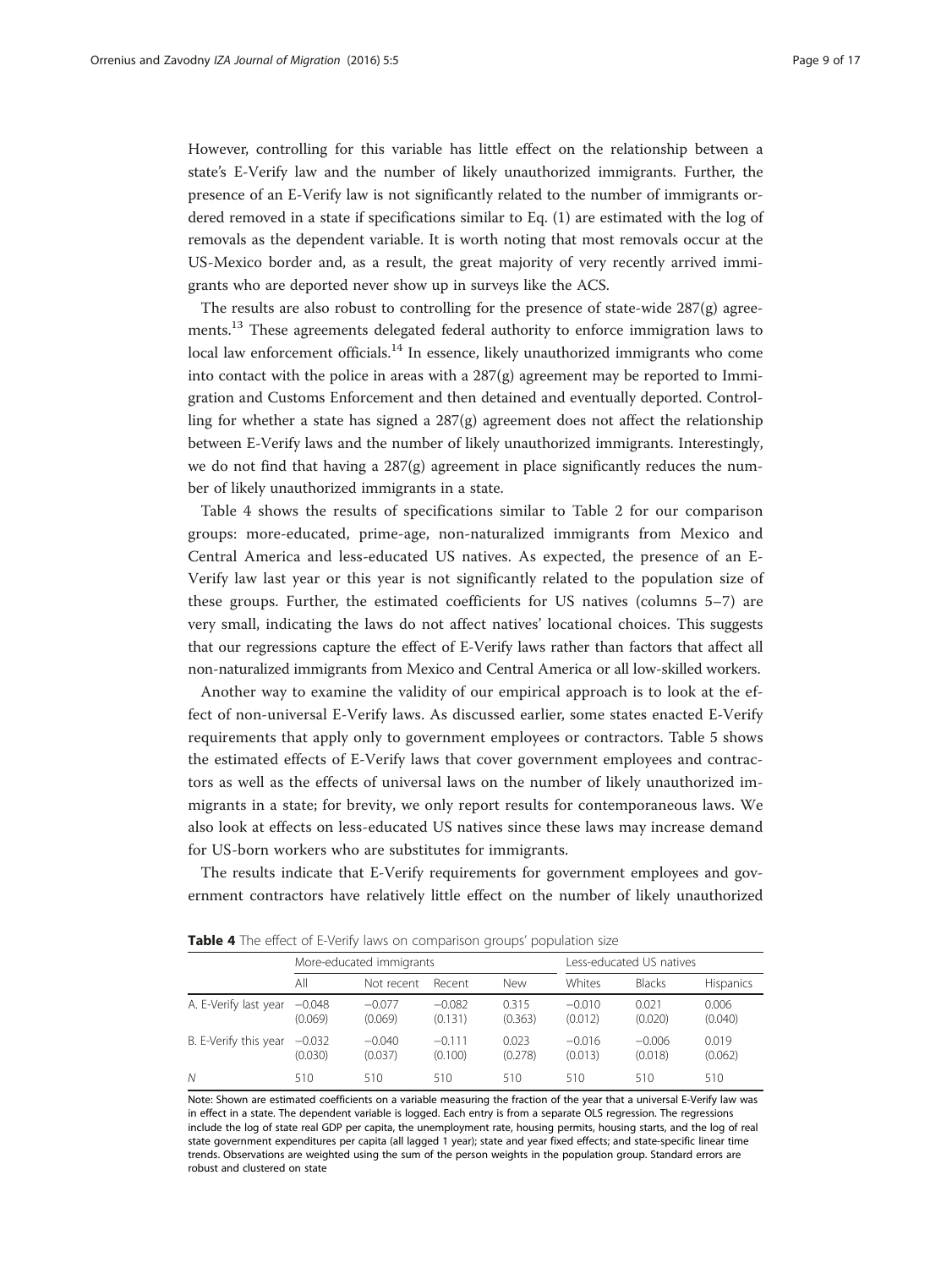<span id="page-9-0"></span>

| Table 5 The effect of different types of E-Verify laws on population size |  |  |
|---------------------------------------------------------------------------|--|--|
|---------------------------------------------------------------------------|--|--|

|                        | Likely unauthorized immigrants |            |             |            | Less-educated US natives |               |                  |
|------------------------|--------------------------------|------------|-------------|------------|--------------------------|---------------|------------------|
| Law covers             | All                            | Not recent | Recent      | <b>New</b> | Whites                   | <b>Blacks</b> | <b>Hispanics</b> |
| Government employees   | $-0.031*$                      | $-0.013$   | $-0.036$    | $-0.105$   | 0.001                    | $-0.011$      | $-0.002$         |
|                        | (0.018)                        | (0.019)    | (0.041)     | (0.154)    | (0.009)                  | (0.014)       | (0.027)          |
| Government contractors | 0.035                          | $0.045*$   | 0.020       | 0.018      | 0.013                    | $0.027*$      | $-0.028$         |
|                        | (0.024)                        | (0.027)    | (0.048)     | (0.133)    | (0.010)                  | (0.014)       | (0.030)          |
| All workers            | $-0.069**$                     | $-0.020$   | $-0.273***$ | $-0.516**$ | $-0.011$                 | $-0.004$      | 0.015            |
|                        | (0.029)                        | (0.032)    | (0.081)     | (0.252)    | (0.012)                  | (0.022)       | (0.069)          |
| Ν                      | 510                            | 510        | 510         | 510        | 510                      | 510           | 510              |

 $**p* < 0.1; ***p* < 0.05; ****p* < 0.01$ 

Note: Shown are estimated coefficients on a variable measuring the fraction of the year that an E-Verify law covering government employees, government contractors, or all workers was in effect in a state. The dependent variable is logged. Each column is from a separate OLS regression. The regressions include the log of state real GDP per capita, the unemployment rate, housing permits, housing starts, and the log of real state government expenditures per capita (all lagged 1 year); state and year fixed effects; and state-specific linear time trends. Observations are weighted using the sum of the person weights in the population group. Standard errors are robust and clustered on state

immigrants or less-educated US natives in a state. This is not surprising since relatively few unauthorized immigrants are directly affected by those laws. Laws affecting government employees have a small negative effect on the total number of likely unauthorized immigrants (row 1, column 1), while laws covering government contractors appear to boost the number of long-term immigrants (row 2, column 2) and less-educated black natives (row 2, column 6) in a state. As the bottom row of the table reports, universal laws continue to reduce the number of all, recent, and new likely unauthorized immigrants in a state when controlling for other types of E-Verify laws, which five of the seven states with a universal mandate had before putting a universal mandate into effect.<sup>15</sup>

The effect of E-Verify laws on the number of unauthorized immigrants in a state may increase or decrease over time. It may take a while for unauthorized immigrants to learn about E-Verify laws or to be affected by them, in which case the effect may increase over time. Alternatively, unauthorized immigrants (and their employers) may initially react to E-Verify laws but learn over time that the laws are not strictly enforced or are easily evaded. To examine the effect of E-Verify over time, we added to Eq. [\(1\)](#page-4-0) a variable that measures the number of years that a universal E-Verify law has been in place; the variable equals zero the first year a law is in effect and increases by one each subsequent year.

Table 6 reports the regressions results. The negative effect of E-Verify on the number of recent immigrants grows significantly over time (column 3). For new arrivals, in

| <b>Table 6</b> The effect of E-Verify laws on likely unauthorized immigrant population size over time |                       |                     |                                                                 |                    |  |
|-------------------------------------------------------------------------------------------------------|-----------------------|---------------------|-----------------------------------------------------------------|--------------------|--|
|                                                                                                       | Αll                   | Not recent          | Recent                                                          | New                |  |
| E-Verify in effect this year                                                                          | $-0.059**$<br>(0.000) | $-0.023$<br>(0.000) | $-0.254***$<br>$\sim$ $\sim$ $\sim$ $\sim$ $\sim$ $\sim$ $\sim$ | $-0.461$<br>(0.01) |  |

|                              | Αll        | Not recent | Recent      | New       |
|------------------------------|------------|------------|-------------|-----------|
| E-Verify in effect this year | $-0.059**$ | $-0.023$   | $-0.254***$ | $-0.461*$ |
|                              | (0.025)    | (0.018)    | (0.066)     | (0.240)   |
| Number of years in effect    | $-0.025$   | $-0.033$   | $-0.111***$ | 0.050     |
|                              | (0.024)    | (0.026)    | (0.029)     | (0.062)   |

N 510 510 510 510 510 510 510

 $*p < 0.1; **p < 0.05; ***p < 0.01$ 

Note: Shown are estimated coefficients on variables measuring the fraction of the year that a universal E-Verify law was in effect in a state and the number of years it has been in effect. The dependent variable is logged. Each column is from a separate OLS regression. The regressions include the log of state real GDP per capita, the unemployment rate, housing permits, housing starts, and the log of real state government expenditures per capita (all lagged 1 year); state and year fixed effects; and state-specific linear time trends. Observations are weighted using the sum of the person weights in the population group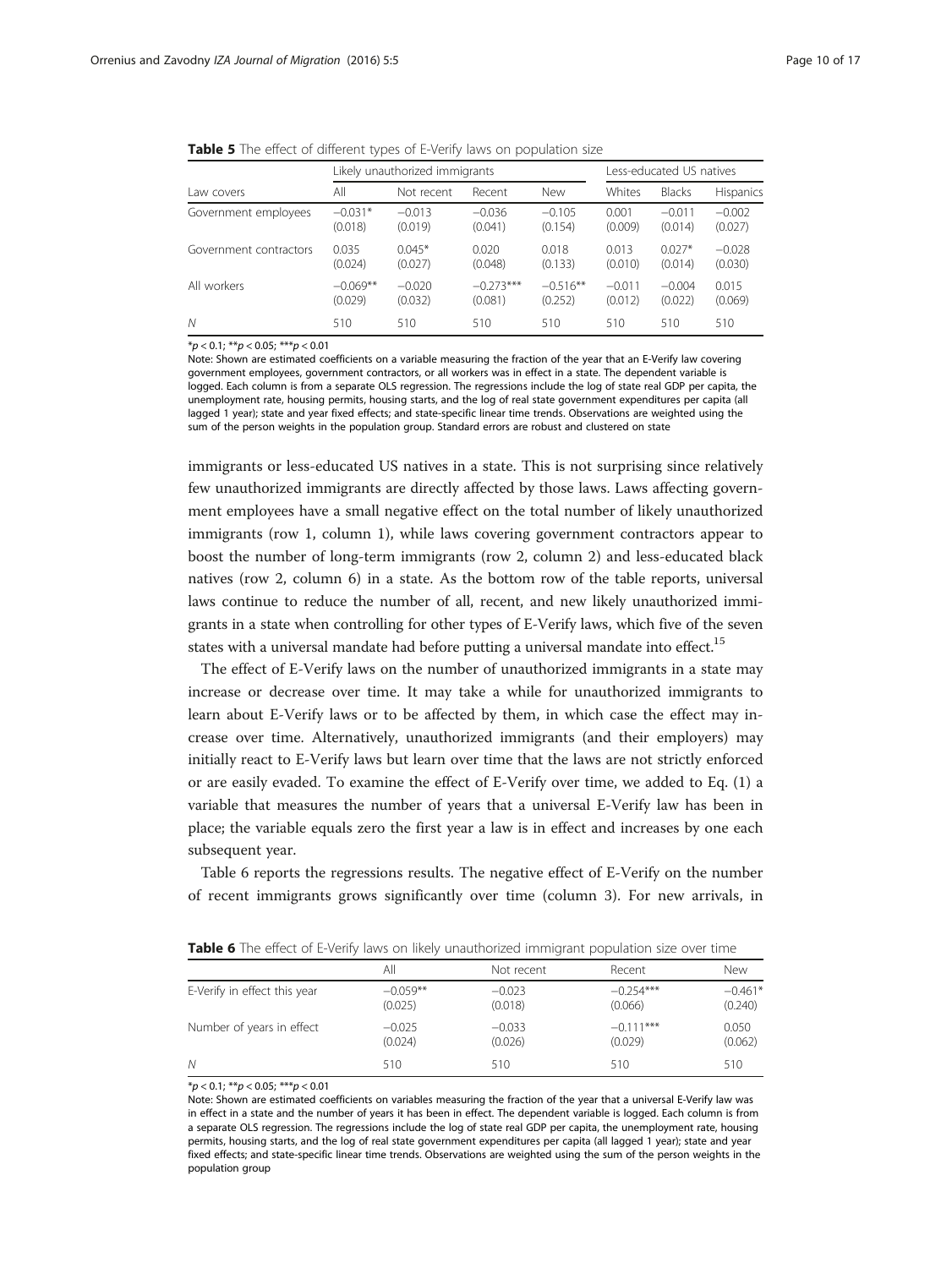contrast, the effect does not change significantly over time—the drop in the number of newly arriving likely unauthorized immigrants appears to be sustained but not to grow over time (column 4). However, the more-negative effect over time among recent immigrants may be partly mechanical.<sup>16</sup> Since new arrivals in year  $t$  are recent immigrants in years  $t + 1$  through  $t + 5$ , the large, sustained drop in the number of newly arriving likely unauthorized immigrants is likely to translate into a negative effect on the number of recent likely unauthorized immigrants that grows over time. In any case, we caution that only three states had E-Verify laws in place for more than 3 years in our sample: Arizona, Mississippi, and Utah. A longer time period for more states is needed to better understand how the effect of E-Verify changes over time.

### 5.1 Does the number of unauthorized immigrants affect E-Verify law adoption?

The seven states that adopted universal E-Verify mandates are all relatively conservative states located in the South or Southwest. To varying degrees, these states experienced an influx of immigrants during the 1990s and early 2000s. However, some other states that also experienced an influx of immigrants during that period did not adopt universal E-Verify laws. Many of those states are in the Midwest and also tend to lean Republican. Determining exactly what caused some states to adopt E-Verify laws is beyond the scope of this paper, but we briefly address whether increases in the population of likely unauthorized immigrants caused states to adopt a universal E-Verify law. To do this, we estimate regressions in which the dependent variable equals one if a state adopted a universal E-Verify law that year. The regressions include the log level or the growth rate of the population of all, non-recent, recent, or new likely unauthorized immigrants, our lagged measures of economic conditions, state and year fixed effects, and state-specific time trends.

As shown in Table 7, none of the results indicate that having a larger number of likely unauthorized immigrants or a faster growth rate of that population caused states to adopt E-Verify.<sup>17</sup> Although not conclusive proof that the adoption of E-Verify is exogenous, the results suggest that something other than changes in the population of unauthorized immigrants or factors that led to changes in that population caused states to adopt E-Verify.

|                              | All              | Not recent       | Recent              | <b>New</b>       |
|------------------------------|------------------|------------------|---------------------|------------------|
| A. Population size last year | 0.143<br>(0.138) | 0.029<br>(0.074) | 0.109<br>(0.091)    | 0.010<br>(0.020) |
| N                            | 459              | 459              | 459                 | 459              |
| B. Population size this year | 0.318<br>(0.211) | 0.235<br>(0.146) | 0.137<br>(0.101)    | 0.036<br>(0.044) |
| N                            | 510              | 510              | 510                 | 510              |
| C. Population growth rate    | 0.047<br>(0.050) | 0.007<br>(0.058) | $-0.042$<br>(0.043) | 0.021<br>(0.019) |
| N                            | 459              | 459              | 459                 | 459              |

**Table 7** The effect of likely unauthorized immigrant population size on F-Verify law adoption

Note: Shown are estimated coefficients on the log of the population size. The dependent variable indicates whether a state adopted a universal E-Verify law that year. Each entry is from a separate OLS regression. The estimated coefficients shown in row 3 are multiplied by 1000. The regressions include the log of state real GDP per capita, the unemployment rate, housing permits, housing starts, and the log of real state government expenditures per capita (all lagged 1 year); state and year fixed effects; and state-specific linear time trends. Observations are weighted using the sum of the person weights in the population group. Standard errors are robust and clustered on state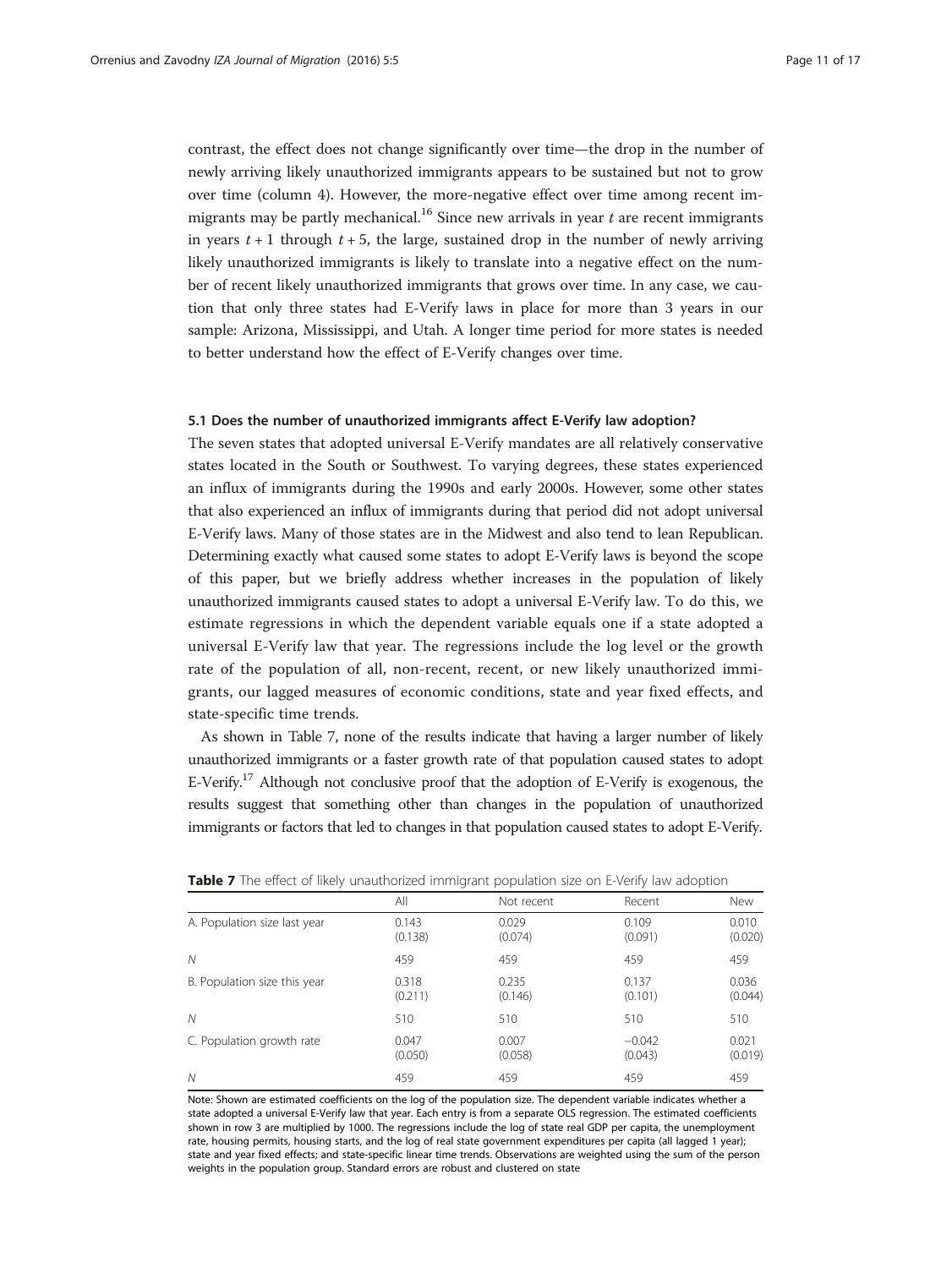#### <span id="page-11-0"></span>5.2 Evidence on spillovers

To determine whether E-Verify laws reduce the total population of unauthorized immigrants or just reallocate them across states, we first examine spillovers, or whether E-Verify laws in other states affect the number of likely unauthorized immigrants living in a given state. To do this, we construct two measures of E-Verify laws in other states: the fraction of bordering states with a universal E-Verify law in effect and a distanceweighted measure of the presence of universal E-Verify laws in other states that gives less weight to states that are further away. As in Eq. [\(2\)](#page-6-0), the regressions include one of those two variables and a variable measuring the presence of E-Verify in a given state that year.

Table 8 gives the results. The presence of E-Verify in other states does not appear to increase the number of all, non-recent, or recent likely unauthorized immigrants in a given state, but it does boost the number of new likely unauthorized immigrants in a given state. The number of new likely unauthorized immigrants in a state is about 57 % higher if every contiguous state has E-Verify (panel A, column 4). The distanceweighted measure also indicates a positive effect, although its coefficient does not lend itself to a clear interpretation because of the weighting scheme (panel B, column 4). Both measures thus suggest that E-Verify laws divert some new arrivals to other states. Meanwhile, immigrants who are already settled in the USA do not appear to move to nearby states in response to E-Verify laws. In fact, the fraction of bordering states with E-Verify is negatively related to the number of non-recent likely unauthorized immigrants in a state (panel A, column 2). This result may be an artifact of the geographic clustering of states that adopted E-Verify laws.

Our failure to find that E-Verify mandates increase the number of already-present likely unauthorized immigrants in nearby states does not necessarily mean that they leave the country entirely when a state requires E-Verify. Instead, they may relocate in a pattern unrelated to the distance from E-Verify states. We therefore turn next to an analysis of mobility patterns among likely unauthorized immigrants.

| population size                                                |                      |                      |                        |                        |
|----------------------------------------------------------------|----------------------|----------------------|------------------------|------------------------|
|                                                                | All                  | Not recent           | Recent                 | <b>New</b>             |
| A. Own state and fraction of bordering states                  |                      |                      |                        |                        |
| E-Verify in own state                                          | $-0.053*$<br>(0.027) | $-0.005$<br>(0.027)  | $-0.261***$<br>(0.086) | $-0.580***$<br>(0.201) |
| E-Verify in bordering states                                   | $-0.032$<br>(0.041)  | $-0.082*$<br>(0.042) | 0.014<br>(0.126)       | $0.571***$<br>(0.132)  |
| B. Own state and distance-weighted fraction of<br>other states |                      |                      |                        |                        |
| E-Verify in own state                                          | $-0.040$<br>(0.028)  | 0.006(0.032)         | $-0.202**$<br>(0.077)  | $-0.614***$<br>(0.190) |
| E-Verify in other states                                       | $-4.856$<br>(3.663)  | $-7.386$<br>(4.541)  | $-14.929$<br>(9.482)   | $50.153**$<br>(19.435) |
| $\mathcal N$                                                   | 510                  | 510                  | 510                    | 510                    |

Table 8 The effect of own and other states' E-Verify laws on likely unauthorized immigrant population size

 $*p < 0.1; **p < 0.05; ***p < 0.01$ 

Note: Shown are estimated coefficients on variables measuring the fraction of the year that a universal E-Verify law was in effect in a state and a measure of E-Verify in bordering states or in all other states. The dependent variable is logged. Each set of two coefficients is from a separate OLS regression. The regressions include the log of state real GDP per capita, the unemployment rate, housing permits, housing starts, and the log of real state government expenditures per capita (all lagged 1 year); state and year fixed effects; and state-specific linear time trends. Observations are weighted using the sum of the person weights in the population group. Standard errors are robust and clustered on state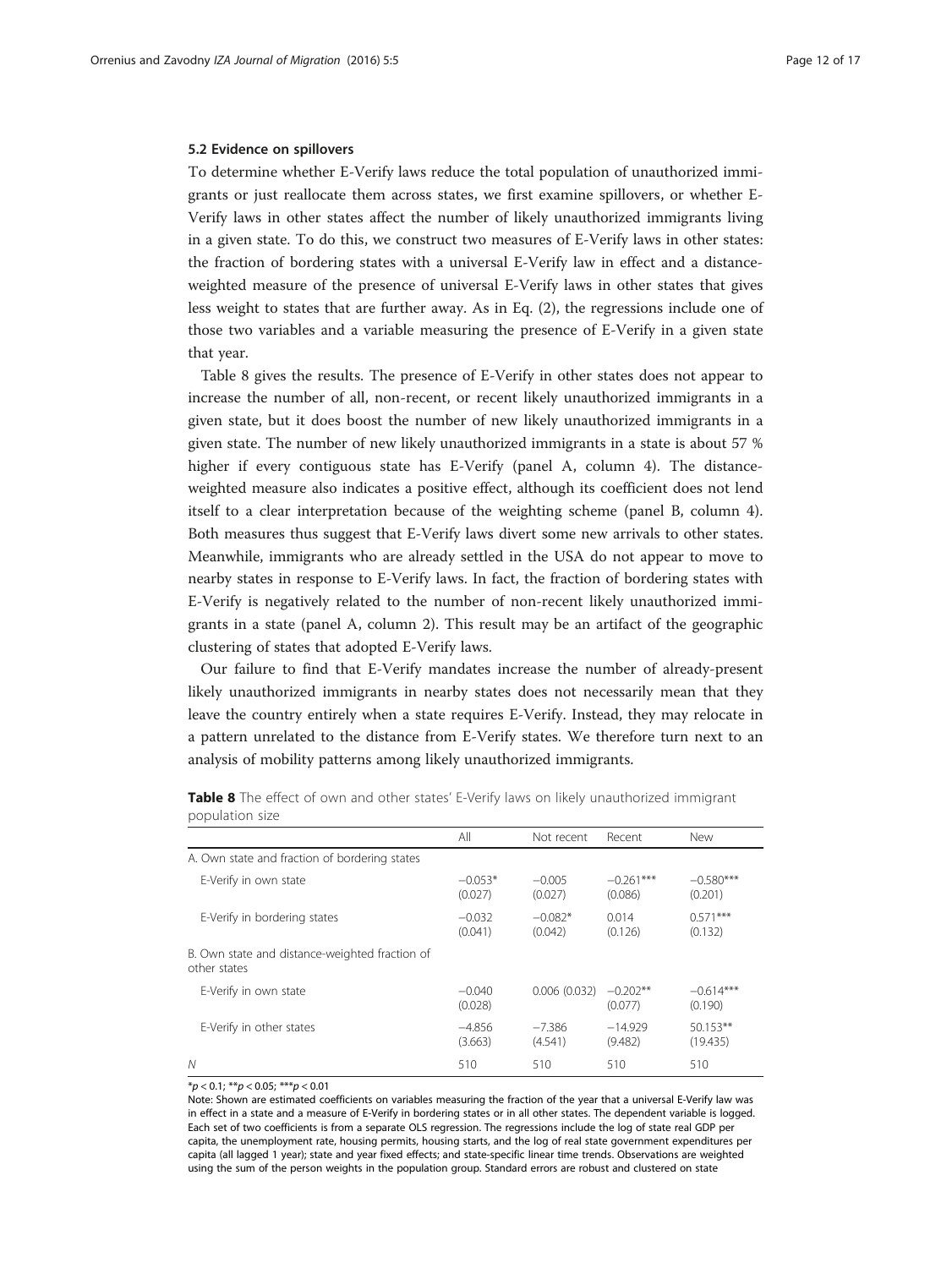#### <span id="page-12-0"></span>5.3 Mobility

In a final effort to determine how E-Verify laws affect the number of unauthorized immigrants, we examine the effect of universal E-Verify laws on the number of likely unauthorized immigrants who stay in a state, the number who migrate to a state from other states and from abroad, and the number who leave a state in order to migrate to another state. Table 9 shows the regression results for these four groups. Looking first at stayers, the presence of an E-Verify law in a state last year reduces the total number of likely unauthorized immigrants who stay in that state by about 10 % (row 1, column 1). This result is driven by recent immigrants—the number of recent immigrants who remain in a state is almost 40 % lower if a state had a universal E-Verify law last year (row 1, column 3). The contemporaneous presence of an E-Verify law also reduces the number of stayers (row 2), although the effects are slightly smaller.

The presence of an E-Verify law last year or this year does not affect the number of in-migrants from other states, as panel B reports. Panel C reproduces the results for new immigrants as those are the number of in-migrants from abroad. The presence of an E-Verify law this year reduces the number of in-migrants from abroad. The number of non-recent likely unauthorized immigrants who left a state is lower if a state had an E-Verify law last year; this result is the opposite of the expected effect if E-Verify laws cause unauthorized immigrants to leave. However, a relatively low share of non-recent immigrants is unauthorized compared with the two other time-since-migration groups we examine here. More of the non-recent group is presumably made up of documented

|                                   | All                    | Not recent           | Recent and new         |
|-----------------------------------|------------------------|----------------------|------------------------|
| A. Remain in state                |                        |                      |                        |
| E-Verify last year                | $-0.100*$<br>(0.059)   | $-0.070$<br>(0.044)  | $-0.394***$<br>(0.079) |
| E-Verify this year                | $-0.062***$<br>(0.022) | $-0.029$<br>(0.027)  | $-0.259***$<br>(0.071) |
| B. In-migration from other states |                        |                      |                        |
| E-Verify last year                | $-0.068$<br>(0.191)    | $-0.080$<br>(0.195)  | $-0.107$<br>(0.223)    |
| E-Verify this year                | 0.032<br>(0.150)       | 0.095<br>(0.187)     | $-0.157$<br>(0.249)    |
| C. In-migration from abroad       |                        |                      |                        |
| E-Verify last year                | $-0.229$<br>(0.162)    |                      | $-0.229$<br>(0.162)    |
| E-Verify this year                | $-0.464*$<br>(0.259)   |                      | $-0.464*$<br>(0.259)   |
| D. Out-migration to other states  |                        |                      |                        |
| E-Verify last year                | $-0.251$<br>(0.198)    | $-0.430*$<br>(0.214) | 0.175<br>(0.305)       |
| E-Verify this year                | $-0.131$<br>(0.266)    | $-0.189$<br>(0.319)  | $-0.055$<br>(0.302)    |
| $\mathcal N$                      | 510                    | 510                  | 510                    |

| Table 9 The effect of E-Verify laws on likely unauthorized immigrants' mobility |  |  |  |
|---------------------------------------------------------------------------------|--|--|--|
|                                                                                 |  |  |  |

 $*p < 0.1;$  \*\*\*p < 0.01

Note: Shown are estimated coefficients on variables measuring the fraction of the year that a universal E-Verify law was in effect in a state and a measure of E-Verify in bordering states or in all other states. The dependent variable is logged. Each set of two coefficients is from a separate OLS regression. The regressions include the log of state real GDP per capita, the unemployment rate, housing permits, housing starts, and the log of real state government expenditures per capita (all lagged 1 year); state and year fixed effects; and state-specific linear time trends. Observations are weighted using the sum of the person weights in the population group. Standard errors are robust and clustered on state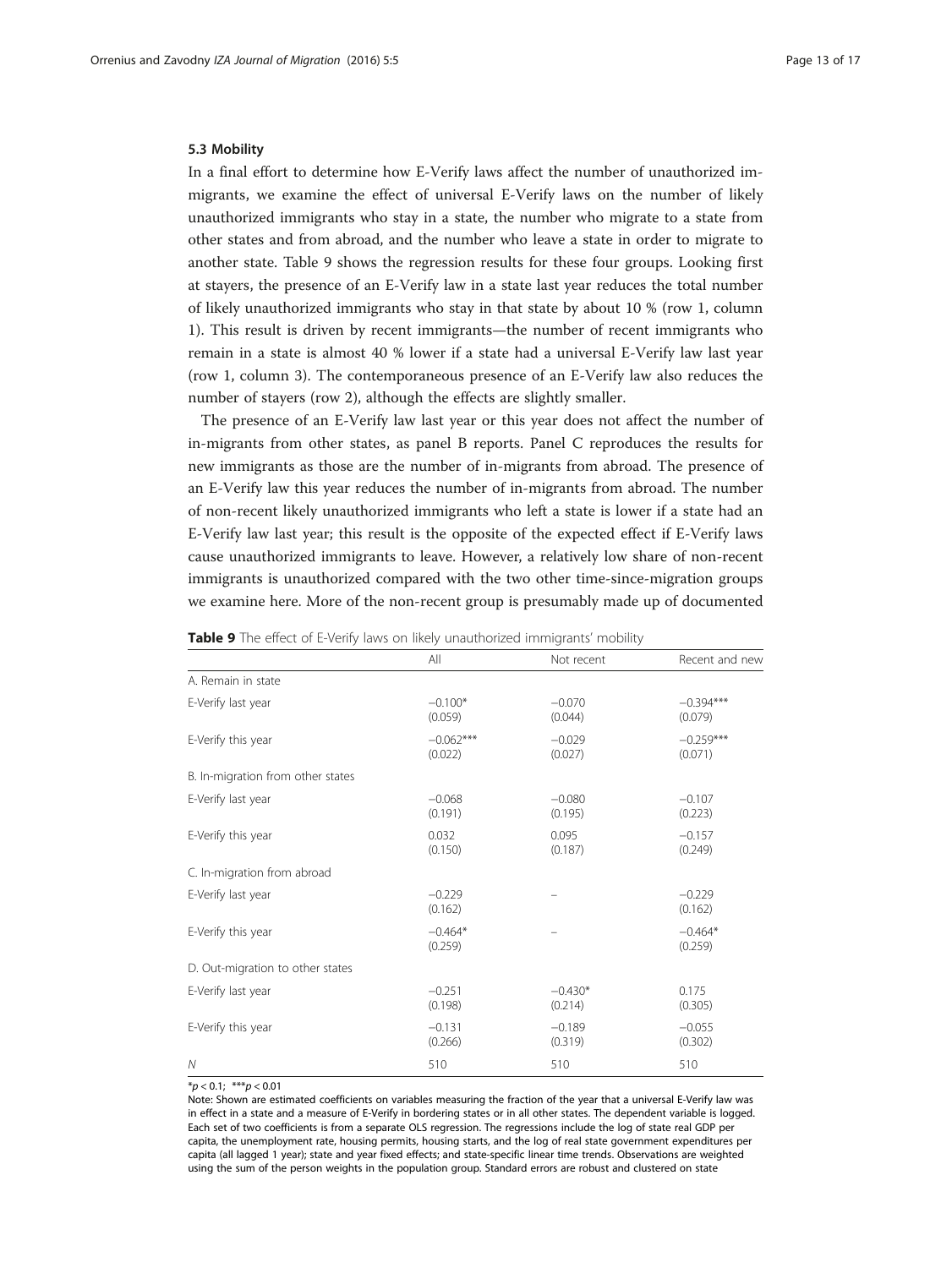immigrants, who may benefit from E-Verify laws that reduce competition in the labor market.

The results in Table [9](#page-12-0) do not indicate major migration across states by unauthorized immigrants already present in the USA. If so, we would expect to observe a negative effect on in-migration from other states and a positive effect on out-migration to other states. We do not observe such effects. This is consistent with the failure to find positive effects of other states' policies on the number of long-time and recent immigrants in a given state in Table [8](#page-11-0). Yet E-Verify laws cause the number of likely unauthorized immigrants who remain in a state to fall, as shown in Table [9](#page-12-0), and the population of recent likely unauthorized immigrants to decline, as shown in Table [2.](#page-6-0) Taken as a whole, the results here thus suggest that most of the drop in the number of already-present unauthorized immigrants in states that adopt universal E-Verify laws is due to them leaving the USA entirely.

### 6 Conclusions

The results here point to several conclusions: First, E-Verify laws reduce the number of unauthorized immigrants in a state. This effect tends to be concentrated among recent arrivals and is particularly large for newly arriving immigrants. Second, the evidence suggests that E-Verify laws divert some newly arriving unauthorized immigrants to other states. The number of new likely unauthorized immigrants rises in a state as more nearby states begin requiring employers to use E-Verify.

Among immigrants already present in the country, however, we do not find evidence of migration to other states in response to E-Verify laws. This suggests that at least some of these immigrants—and perhaps many of them—leave the country entirely. However, the American Community Survey data that we use here do not allow us to directly examine immigrants who leave the USA entirely. The survey also does not ask about legal status, which we proxy using age, education, place of birth, and reported US citizenship status. Data that include legal status and that encompass people who leave the USA would give a more complete understanding of whether unauthorized immigrants leave in response to employment eligibility verification laws. Nonetheless, our results together with previous findings that E-Verify laws and other enforcement measures generally lead to worse labor market outcomes among likely unauthorized immigrants may give policymakers additional reason to consider adopting such policies if they hope to reduce the number of unauthorized immigrants in the USA and are not concerned about adverse effects on those who remain.

# Endnotes

<sup>1</sup>Several studies examine another type of enforcement policy that may affect unauthorized immigrants' locational choices:  $287(g)$  agreements, which delegate federal authority to enforce immigration laws to local law enforcement officials. Having a 287(g) program nearly doubles the propensity of immigrants to move within the USA; surprisingly, the effect is the greatest among college-educated immigrants, who are not likely to be unauthorized immigrants (Watson [2013](#page--1-0)). Growth in the number of Hispanic students slows when local labor market conditions worsen in areas that create a  $287(g)$  program (O'Neil [2011](#page-15-0)). In addition, states with tougher interior enforcement as measured using factor analysis on E-Verify enrollment by firms, anti-immigrant state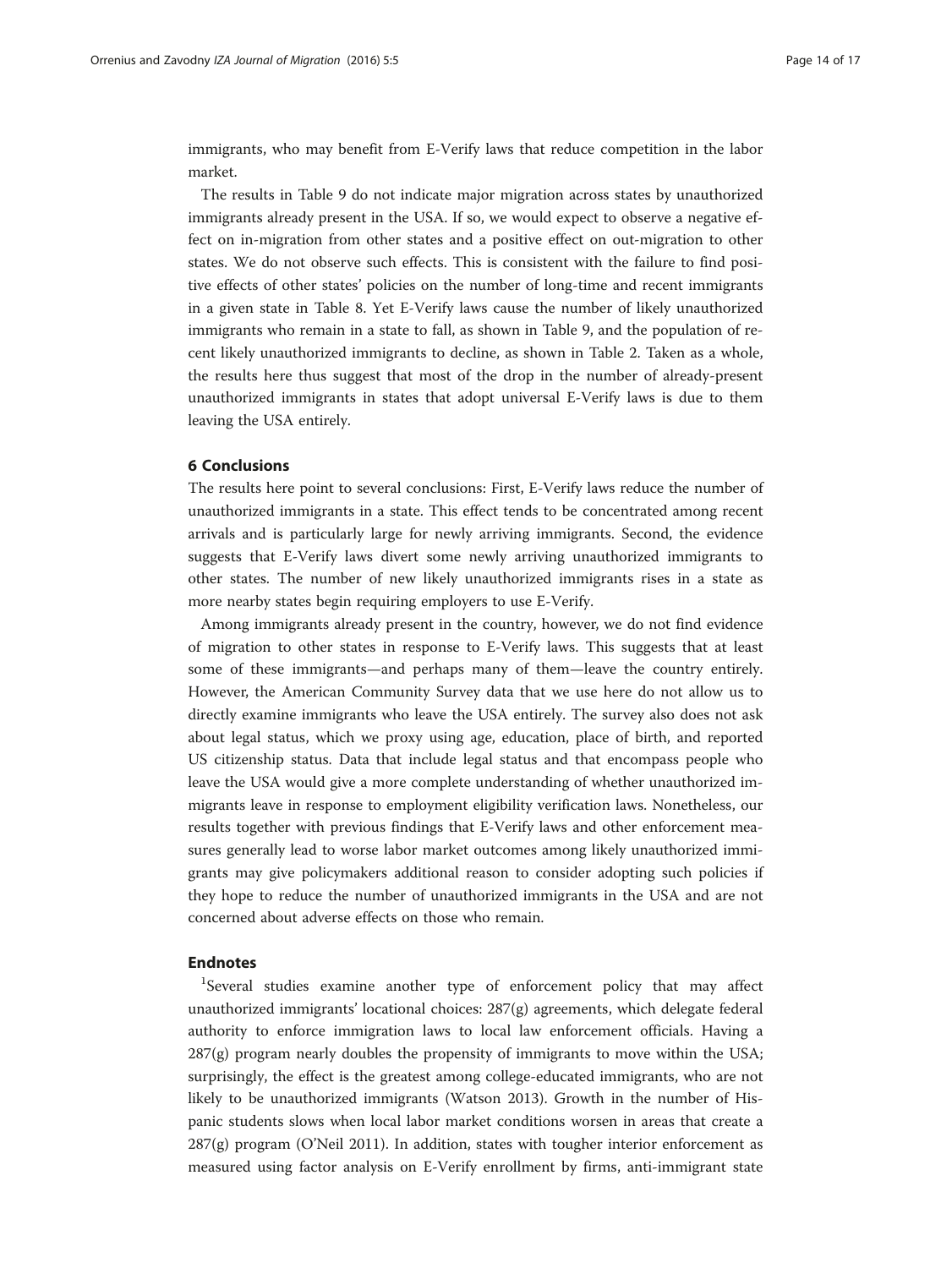laws and  $287(g)$  participation had slower growth in their unauthorized immigrant population during the 2000s (Leerkes et al. [2012](#page-15-0)).

 $2$ We do not only include states that require employers to use E-Verify but also give them another option, such as retaining a copy of the documents used to complete Form I-9; Louisiana and Tennessee have such laws. Including those states as mandatory E-Verify states gives estimated coefficients that are closer to zero, as expected if those laws have little effect.

<sup>3</sup>We use IPUMS data from Ruggles et al. [\(2015\)](#page--1-0).

<sup>4</sup>Studies conclude that the ACS and similar surveys include unauthorized immigrants to a significant extent, although they are undercounted (e.g., Hanson [2006;](#page-15-0) Massey [2013\)](#page-15-0).

5 Although some unauthorized immigrants may report being naturalized citizens in the ACS, we do not examine naturalized citizens since the share that is unauthorized immigrants is presumably very low. We do not include people whose place of birth or citizenship status was imputed by the ACS. We also do not include people born abroad to US-citizen parents since they are usually eligible for US citizenship at birth.

6 Authors' own calculations.

 $^{7}$ In our sample, about 16 % of all likely unauthorized immigrants arrived 1 to 5 years ago and another 1.6 % within the last year.

<sup>8</sup>However, research does not suggest this is the case for less-educated natives in Arizona (Bohn et al. [2015\)](#page-15-0).

<sup>9</sup>For cells with zero population in them in the ACS data, we replace them with a value of 1 before taking the log. The results are similar if those cells are not included in the regressions.

<sup>10</sup>We are not able to look directly at international out-migrants since the ACS only captures people who live in the USA. In theory, this number can be backed out by comparing the change in a state's population with the number of in-migrants and the number of out-migrants to other states. However, such calculations are based on a residual and require strong assumptions about the ability of the ACS weights to measure short-run changes in an itinerant population.

 $11$ All results discussed but not shown here are available on request.

<sup>12</sup>Counts of the number of immigrants ordered removed are from Syracuse University's Transactional Records Access Clearinghouse ([http://trac.syr.edu/phptools/immigration/](http://trac.syr.edu/phptools/immigration/court_backlog/court_proctime_outcome.php) [court\\_backlog/court\\_proctime\\_outcome.php\)](http://trac.syr.edu/phptools/immigration/court_backlog/court_proctime_outcome.php). Not all states have immigration courts, so we assign removals across states within jurisdictions based on the distribution of unauthorized immigrants within each jurisdiction. The results are robust to using distributions that changed each year and distributions from 2005. The distribution of unauthorized immigrants across states is based on data from Warren and Warren [\(2013](#page--1-0)) and Warren ([2014\)](#page--1-0); details available from the authors on request.

<sup>13</sup>We thank Sarah Bohn for providing us with information on these laws.

<sup>14</sup>The 287(g) program was only in effect through 2012. Our results are not sensitive to whether we keep the  $287(g)$  variable equal to 1 or set it equal to 0 after 2012 in states that had signed a 287(g) agreement.

<sup>15</sup>The two exceptions are Arizona and Mississippi. In our specification, the public sector and contractor dummy variables equal zero if the universal mandate variable equals one.

<sup>16</sup>However, the drop in new immigrants does not drive all of the results. If so, the initial effect of the laws, as measured by "E-Verify in effect" variable, would be zero.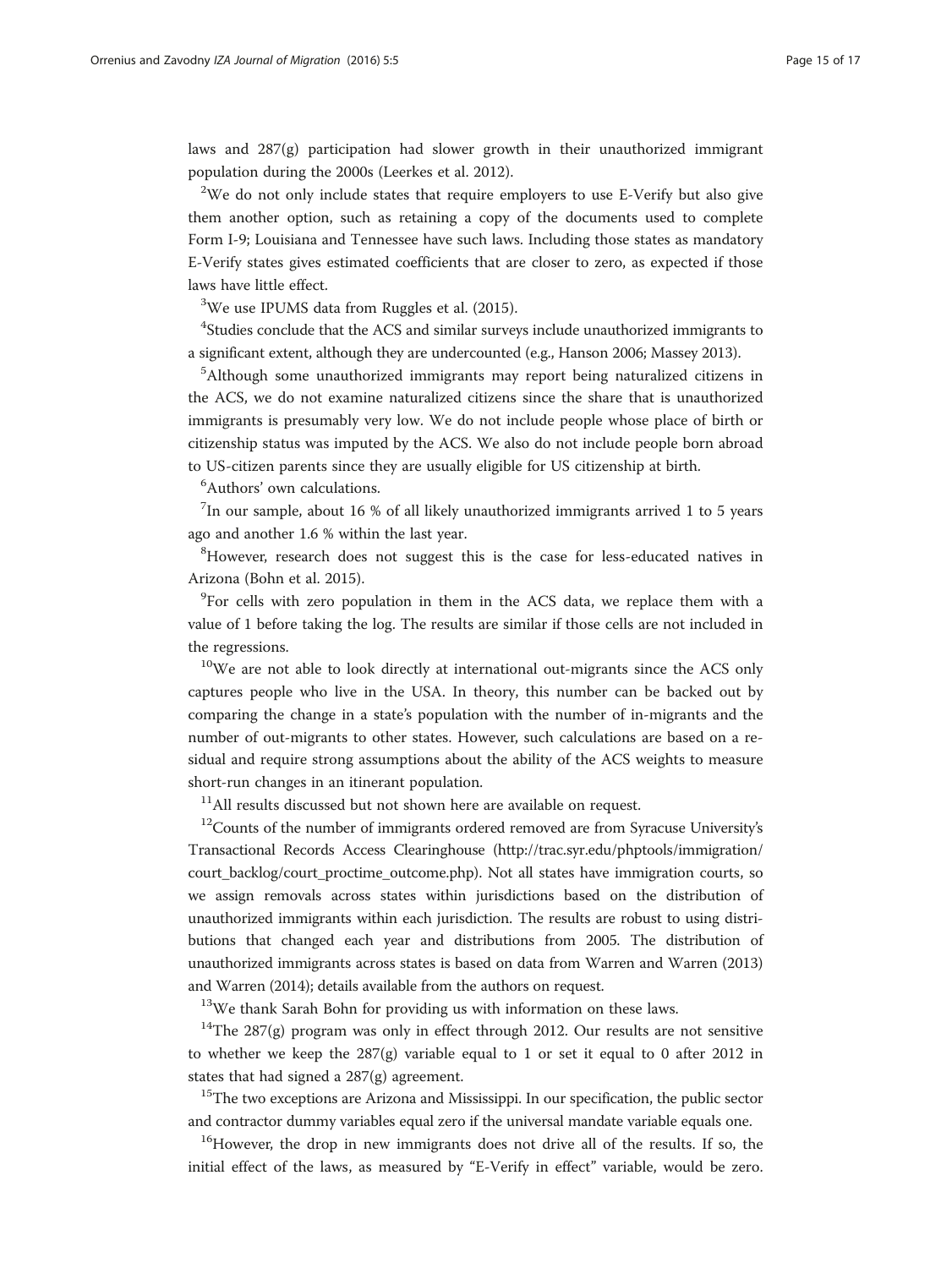<span id="page-15-0"></span>This is not the case for recent likely unauthorized immigrants. In addition, if states that adopt an E-Verify law are included in the sample only the first year that an E-Verify law goes into effect there, having an E-Verify law remains significantly negatively related to the number of all and recent likely unauthorized immigrants.

 $17$ Consistent with this, Ramakrishnan and Wong ([2010\)](#page--1-0) find that political factors are more important than changes in the size of the Latino immigrant population in explaining the proposal and passage of anti-unauthorized immigration measures at the state and local levels.

#### Competing interests

The IZA Journal of Migration is committed to the IZA Guiding Principles of Research Integrity. The authors declare that they have observed these principles.

#### Acknowledgements

The views expressed here are solely those of the authors and do not reflect those of the Federal Reserve Bank of Dallas or the Federal Reserve System. The authors thank an anonymous referee, Marie Mora, and Todd Sorensen for their helpful comments along with the seminar participants at Princeton University, the 12th IZA Annual Migration Meeting, the 2015 Federal Reserve System Applied Microeconomics conference, and the 2015 Southern Economic Association conference.

Responsible editor: Amelie Constant

#### Author details

<sup>1</sup>Federal Reserve Bank of Dallas and IZA, 2200 N. Pearl St., Dallas, TX 75201, USA. <sup>2</sup>Agnes Scott College and IZA, 141 E College Ave., Decatur, GA 30030, USA.

#### Received: 30 December 2015 Accepted: 4 February 2016 Published online: 10 March 2016

#### References

Amuedo-Dorantes C, Bansak C. The labor market impact of mandated employment verification systems. Am Econ Rev: Papers Proc. 2012;103:543–8.

Amuedo-Dorantes C, Bansak C. Employment verification mandates and the labor market outcomes of likely unauthorized and native workers. Contemp Econ Policy. 2014;32:671–80.

Amuedo-Dorantes C, Lozano F. Piecemeal immigration enforcement and the new destinations of interstate undocumented migrants: evidence from Arizona. Mimeo: Pomona College and San Diego State University; 2014. Amuedo-Dorantes C, Lozano F. On the effectiveness of SB1070 in Arizona. Econ Inq. 2015;53:335–51.

Bohn S, Lofstrom M. Employment effects of state legislation. In: Card D, Raphael S, editors. Immigration, Poverty, and Socioeconomic Inequality. New York: Russell Sage; 2013. p. 282–314.

Bohn S, Lofstrom M, Raphael S. Did the 2007 Legal Arizona Workers Act reduce the state's unauthorized immigrant population? Rev Econ Stat. 2014;96:258–69.

Bohn S, Lofstrom M, Raphael S. Do E-Verify mandates improve labor market outcomes of low-skilled native and legal immigrant workers? Southern Econ J. 2015;81:960–79.

Borjas GJ. Does immigration grease the wheels of the labor market? Brookings Papers Econ Activ. 2001;2001:69–119. Caponi V, Plesca M. Empirical characteristics of legal and illegal immigrants in the USA. J Popul Econ. 2014;27:923–60. Dávila A, Pagán JA, Grau MV. The impact of IRCA on the job opportunities and earnings of Mexican-American and

Hispanic-American workers. Int Migr Rev. 1998;32:79–85. Donato KM, Massey DD. Effect of the Immigration Reform and Control Act on the wages of Mexican migrants. Soc Sci

Q. 1993;74:523–41. Ellis M, Wright R, Townley M, Copeland K. The migration response to the Legal Arizona Workers Act. Polit Geogr. 2014; 42:46–56.

Good M. Do immigrant outflows lead to native inflows? An empirical analysis of the migratory responses to US state immigration legislation. Appl Econ. 2013;45:4275–97.

Hanson GH. Illegal migration from Mexico to the United States. J Econ Lit. 2006;44:869–924.

Hoekstra M, Orozco-Aleman S. Illegal immigration, state law, and deterrence, NBER WP 20801. Cambridge: NBER; 2014. Leerkes A, Leach M, Bachmeier J. Borders behind the border: an exploration of state-level differences in migration

control and their effects on US migration patterns. J Ethnic Migr Stud. 2012;38:111–29. Massey D. Comment: building a better underclass. Demography. 2013;50:1093–5.

O'Neil K. Do local anti-immigration policies slow demographic change? Mimeo: Princeton University; 2011.

Orrenius PM, Zavodny M. The effects of tougher enforcement on the job prospects of recent Latin American immigrants. J Policy Anal Manage. 2009;28:239–57.

Orrenius PM, Zavodny M. The impact of E-Verify mandates on labor market outcomes. Southern Econ J. 2015;81:947–59. Passel JS, Cohn D'Vera. A portrait of unauthorized immigrants in the United States. Pew Research Center: Washington,

D.C. 2009. [http://www.pewhispanic.org/2009/04/14/a-portrait-of-unauthorized-immigrants-in-the-united-states/.](http://www.pewhispanic.org/2009/04/14/a-portrait-of-unauthorized-immigrants-in-the-united-states/) Accessed 13 January 2015.

Passel JS, Cohn D'Vera. Unauthorized immigrant population stable for half a decade. Pew Research Center: Washington, D.C. 2015. [http://www.pewresearch.org/fact-tank/2015/07/22/unauthorized-immigrant-population-stable-for-half-a](http://www.pewresearch.org/fact-tank/2015/07/22/unauthorized-immigrant-population-stable-for-half-a-decade/)[decade/.](http://www.pewresearch.org/fact-tank/2015/07/22/unauthorized-immigrant-population-stable-for-half-a-decade/) Accessed 17 December 2015.